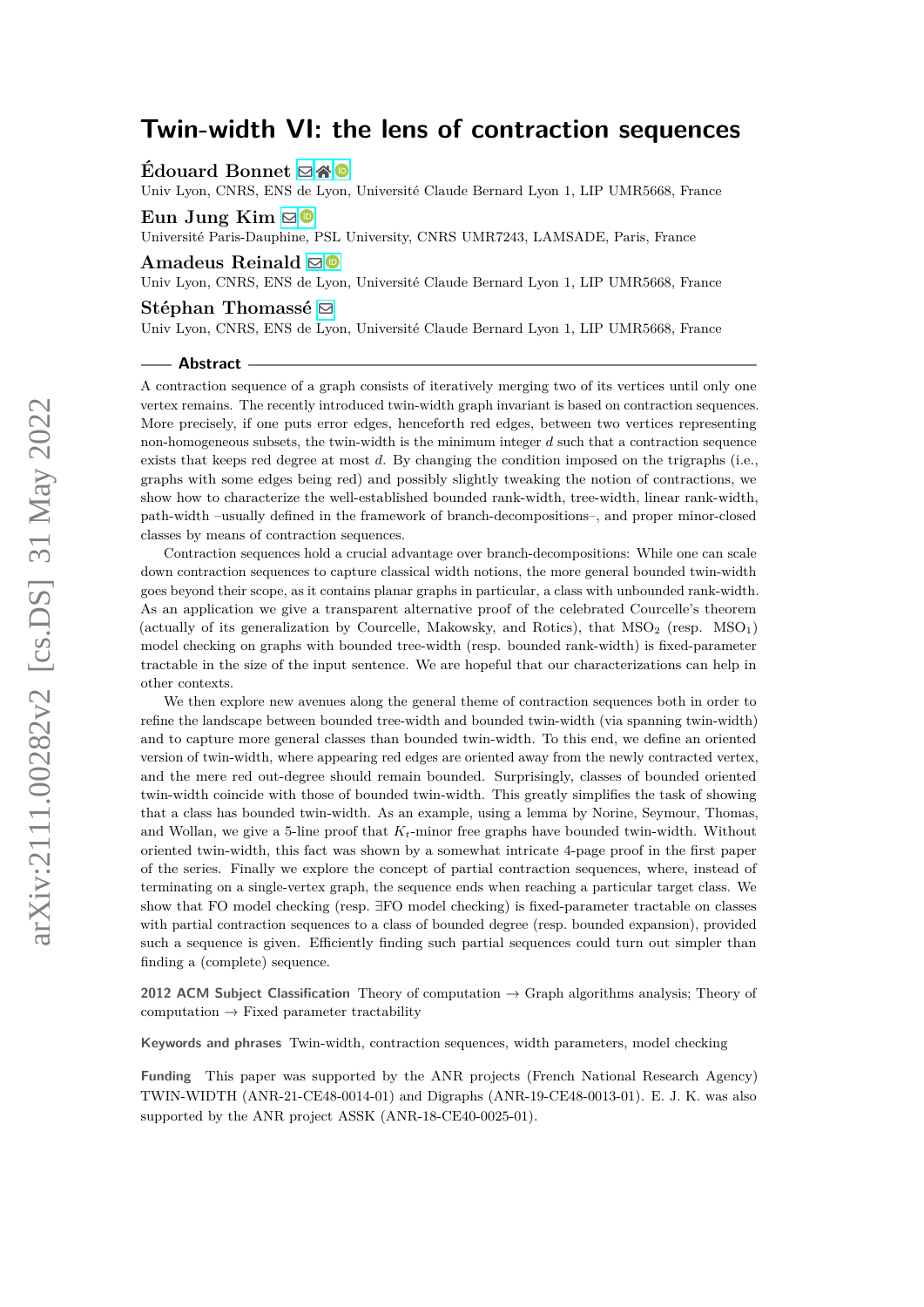# **1 Introduction**

A *trigraph* is a graph with some of its edges being distinguished, typically called *red edges*, while the rest of the edges are called *black*. The (vertex) *contraction* (or *identification*) of two non-necessarily adjacent vertices *u* and *v* in a trigraph consists of merging these two vertices into a new vertex *w*, keeping every edge *wx* black if both *ux* and *vx* were black edges, and turning all the other edges incident to *w* red. The rest of the trigraph does not change. A *contraction sequence* of an *n*-vertex (tri)graph *G* is a sequence of trigraphs  $G = G_n, G_{n-1}, \ldots, G_1$  such that  $G_i$  is an *i*-vertex trigraph, obtained by performing one contraction in  $G_{i+1}$ . A *d*-sequence is a contraction sequence such that every trigraph of the sequence has maximum red degree at most *d*. The *twin-width* of a graph is defined via contraction sequences: It is the minimum integer *d* such that *G* admits a *d*-sequence. See Figure [1](#page-1-0) for an example of a graph with a 2-sequence. Not to hinder the flow of this

<span id="page-1-0"></span>

**Figure 1** A 2-sequence witnessing that the initial graph has twin-width at most 2.

introduction, we will try to limit further definitions. The reader is deferred to Section [2](#page-5-0) if encountering some unknown terminology.[1](#page-1-1)

Classes of bounded twin-width are surprisingly diverse. They include for instance classes of bounded tree-width, or even bounded rank-width, proper minor-closed classes, hereditary proper subclasses of permutation graphs, subgraphs of *O*(1)-dimensional grids [\[8\]](#page-24-0), as well as *Ω*(log *n*)-subdivisions of *n*-vertex graphs, classes with bounded queue or stack number, and some families of expanders [\[5\]](#page-24-1). Nevertheless classes of bounded twin-with have interesting properties: If a class  $\mathcal C$  has bounded twin-width, then so has any class that is obtained from C by a fixed first-order transduction [\[8\]](#page-24-0), they are *χ*-bounded [\[6\]](#page-24-2), and allow a fixed-parameter tractable (FPT) algorithm for FO model checking [\[8\]](#page-24-0), provided *O*(1)-sequences are given in input, and more practical FPT algorithms on specific problems like *k*-INDEPENDENT SET or *k*-Dominating Set [\[6\]](#page-24-2). Twin-width naturally extends to matrices over finite alphabets and binary structures in general [\[8,](#page-24-0) [9\]](#page-24-3). Efficiently approximating twin-width (that is, returning an  $f(d)$ -sequence when the twin-width of the input is at most *d*) can be done for classes of *totally ordered* binary structures [\[7\]](#page-24-4), and for all the above-mentioned classes of bounded twin-width, but remains an open challenge for *unordered* graphs.

This paper investigates variations on the theme of contraction sequences. We first show that bounded rank-width and bounded linear rank-width can be defined by means of contractions sequences. Instead of requiring the maximum red degree to be bounded, one shall strengthen the condition to bounded-size red components, and bounded total number of red edges,<sup>[2](#page-1-2)</sup> respectively. In the sparse regime of biclique-free classes, this characterizes bounded tree-width and bounded path-width. See Figures [2c](#page-2-0) and [2d](#page-2-0) for some illustration.

Let us elaborate on that with an alternative formalism. A useful equivalent viewpoint on contraction sequences is the notion of *partition sequence*, that is, a sequence  $\mathcal{P}_n, \ldots, \mathcal{P}_1$  of

<span id="page-1-1"></span><sup>&</sup>lt;sup>1</sup> If a term is still not defined there, it is not important for the rest of the paper.

<span id="page-1-2"></span><sup>2</sup> modulo the technicality of introducing red loops (see Section [2\)](#page-5-0)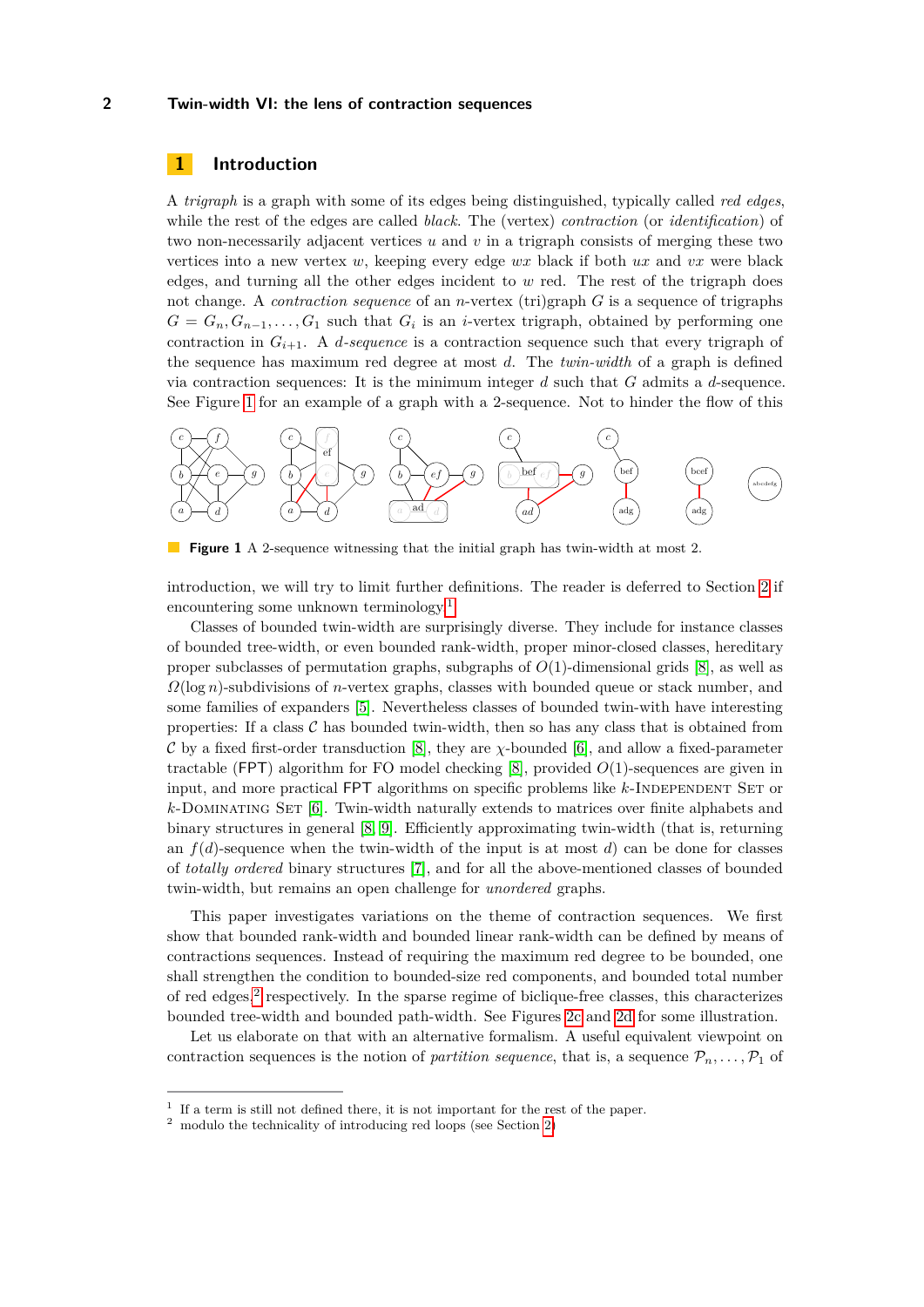partitions of the vertex set  $V(G)$ , where  $\mathcal{P}_n$  is the partition into singletons,  $\mathcal{P}_1 = \{V(G)\}\$ , and each  $\mathcal{P}_i$  is obtained by merging two parts of  $\mathcal{P}_{i+1}$ . Then a *width*  $w : \mathcal{P}(V(G)) \to \mathbb{N}$  (i.e., a function from the partitions of  $V(G)$  to the naturals) can be naturally lifted to the graph *G* as the minimum integer *t* such that there exists a partition sequence  $\mathcal{P}_n, \ldots, \mathcal{P}_1$  satisfying  $w(\mathcal{P}_i) \leq t$  for every *i*. This defines the *width of G associated to w*.

What are partitions of "good quality" or *small width*? Probably partitions  $\mathcal{P}_i$  such that the quotient  $G/P_i$  "captures" the edge set of G quite well, minimizing the extra amount of information one needs to fully recover *G*. In that respect, the ideal scenario is when a pair of parts  $X, Y \in \mathcal{P}_i$  is *homogeneous*, that is, *X* and *Y* are completely adjacent or completely non-adjacent in *G*. Consider the auxiliary graph with vertex set the parts of  $P_i$ , and edge set all pairs of parts  $X, Y \in \mathcal{P}_i$ , which are *not* homogeneous. Note that this auxiliary graph is precisely the *red graph* of trigraph  $G_i$  (as previously defined), that is, obtained from  $G_i$  by keeping the red edges only. Three width measures come relatively naturally: the maximum degree,  $w_d$ , the maximum component size,  $w_c$ , and the total number of edges,  $w_t$ , in the red graph of  $G_i$ . We obtain the following invariants on graphs.

- The *twin-width* of *G* as the width  $tww(G)$  associated to  $w_d$  (see Figure [2a\)](#page-2-0).
- The *component twin-width* of *G* as the width ltww(*G*) associated to  $w_c$  (see Figure [2c\)](#page-2-0).
- The *total twin-width* of *G* as the width ttww(*G*) associated to  $w_t$  (see Figure [2d\)](#page-2-0).

<span id="page-2-0"></span>

**(c)** Component twin-width: size of red components. **(d)** Total twin-width: number of red edges.

**Figure 2** Examples of graphs with low value of the four corresponding twin-width variants.

As we will see in Section [3,](#page-10-0) the striking fact is that the latter two parameters already exist, up to functional equivalence.

- <span id="page-2-1"></span>▶ **Theorem 1.** *The following parameters are functionally equivalent:*
- *Component twin-width and rank-width;*
- *Total twin-width and linear rank-width.*

This phrases the classic width measures (tree-width, rank-width, path-width, linear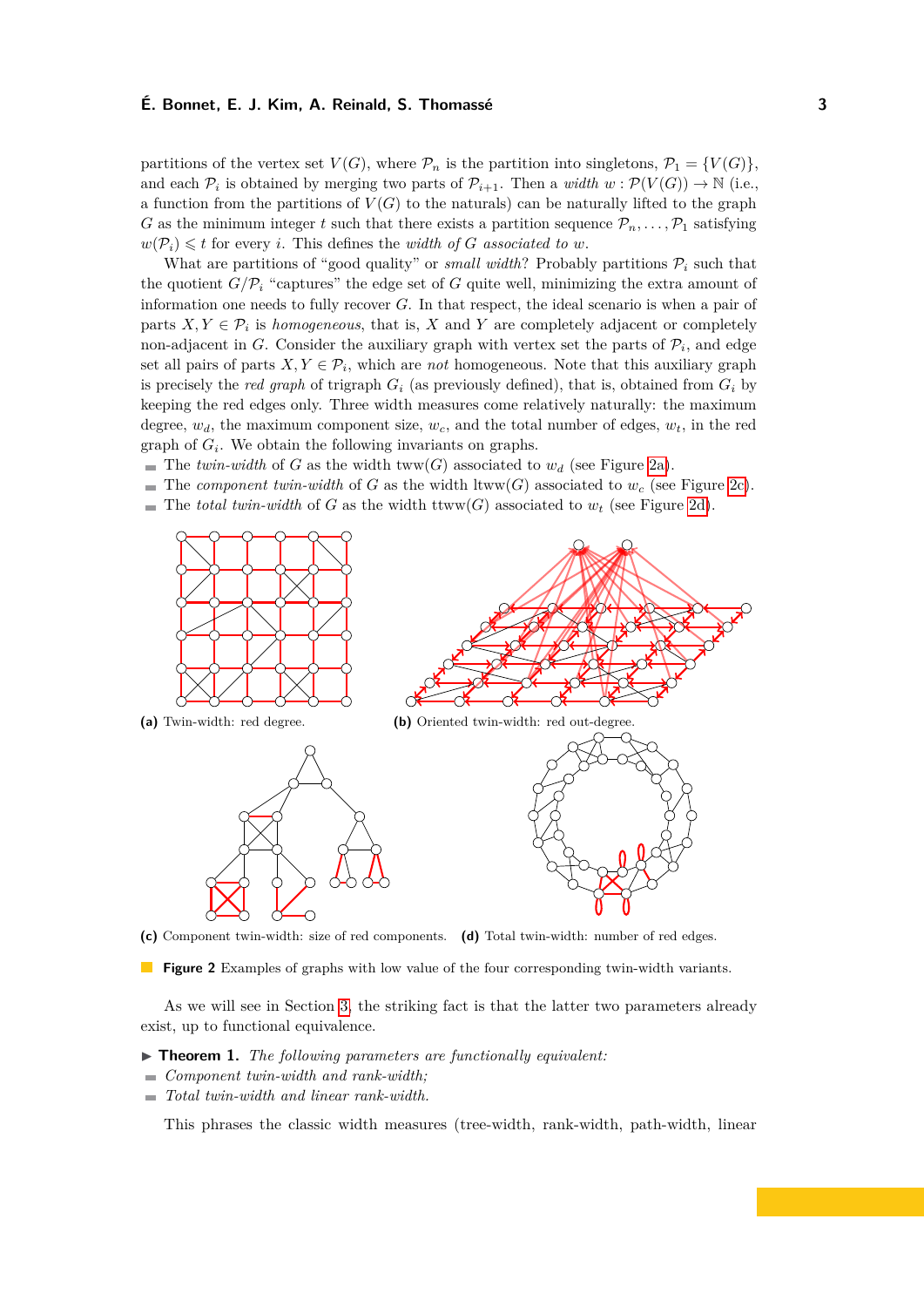rank-width) in the language of twin-width and contraction sequences. This unifying lens has two main benefits.

The first benefit is simplicity and renewal. We propose some examples where our characterizations somewhat simplify matters or bring a new, slightly but resolutely different perspective. We give a short alternative proof of the celebrated theorem by Courcelle, Makowsky, and Rotics [\[13\]](#page-25-0) that monadic second-order (MSO) model checking (with adjacency relation only) is fixed-parameter tractable on classes with bounded rank-width. More precisely,  $G \models \varphi$  is decidable in time  $f(|\varphi|, \text{cw})|V(G)|$  on graphs *G* given with a clique-width expression with cw labels, and MSO sentences  $\varphi$ . This is known to generalize Courcelle's theorem that MSO model checking with incidence relation is fixed-parameter tractable on classes with bounded tree-width.

Let us sketch how our algorithm goes. Instead of parsing a clique-width expression (or a tree-decomposition), we scan the contraction sequence from  $G = G_n$  to  $G_1$ . We maintain *types* that are "local to the red graph", that is, the theory up to quantifier rank *q* of all the sentences of depth  $q$  that are true on a given red component. As the component twin-width is bounded, note that there is a bounded number of vertices per red component. Initially in  $G_n = G$ , the red components are single vertices, hence the local theory is easy to determine. Eventually in  $G_1$ , the whole graph has been merged into a single vertex, thus the local theory of the unique vertex of *G*<sup>1</sup> matches the "global" theory of *G*. As this is precisely what we are after, the crux lies in updating the local theories when moving from trigraph  $G_{i+1}$  to trigraph  $G_i$ . When contracting  $u, v \in V(G_{i+1})$ , up to  $d+1$  red components of  $G_{i+1}$  are fused into one in  $G_i$ , where *d* is the upper bound on the component twin-width. We show that the local theory on these red components, combined with the black edges sitting on them, is enough to determine unambiguously the local theory of the new red component. The relative simplicity of component twin-width brings our proof down to a minimum: one lemma in the vein of the Feferman-Vaught theorem [\[16\]](#page-25-1). For completeness, we prove this folklore lemma with Ehrenfeucht-Fraïssé games for MSO.

We also present an analogue to dynamic programming over clique-width expressions or tree-decompositions, with the approach of contraction sequences. We exemplify it with a practical algorithm for the particular MSO-expressible problem *q*-Coloring. As the MSO model checking algorithm, it can be described as dynamic programming over the contraction sequence. However this algorithm is obviously much more practical and simple than the generic MSO model checking. We then list some advantages that our approach holds over the classic dynamic-programming algorithms. In [\[6\]](#page-24-2), this scheme was used to solve some particular FO-expressible problems on graphs of bounded twin-width given with an *O*(1)-sequence.

This brings us to the second benefit, which is an unexpected collapse of the metaalgorithmic techniques dedicated to handle first-order and monadic second-order logic. Dynamic programming over contraction sequences tackles in one sweep problems that were seemingly as different and required as disparate techniques as *k*-SUBGRAPH ISOMORPHISM on planar graphs[3](#page-3-0) and *q*-Coloring on graphs of bounded rank-width [\[14\]](#page-25-2). Another realization of that collapse is a similar algorithm efficiently solving FO model checking on graphs of bounded twin-width given with *O*(1)-sequences [\[8\]](#page-24-0), and MSO model checking on graphs of bounded rank-width/bounded component twin-width. This motivates searching for characterizations or generalizations of classes of bounded expansion or nowhere dense classes by means of

<span id="page-3-0"></span><sup>3</sup> See the work of Eppstein [\[15\]](#page-25-3) building up on Baker's technique [\[2\]](#page-24-5) and leading to low tree-width decompositions, and [\[6\]](#page-24-2) for the approach with contraction sequences.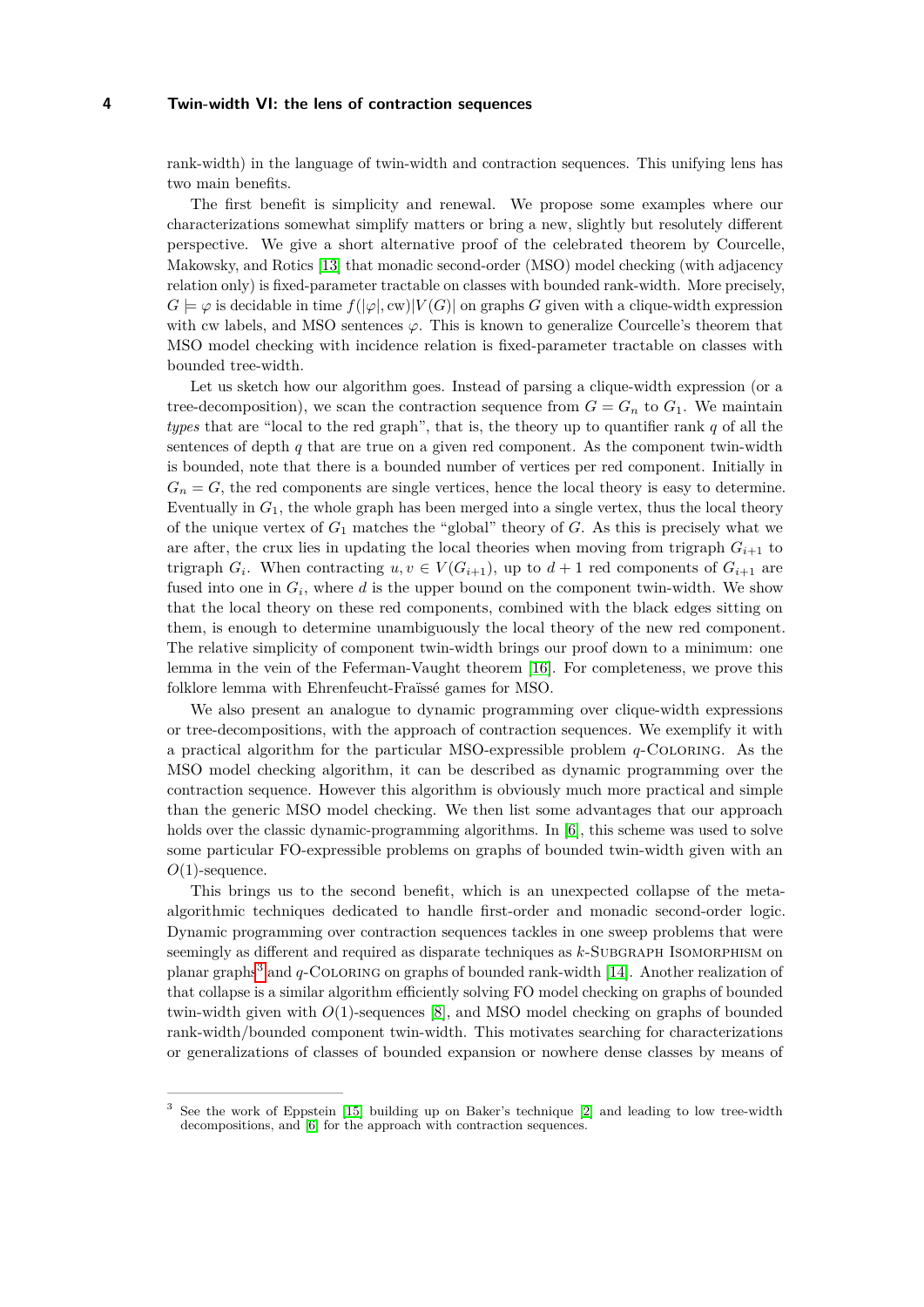contraction sequences, as a way to push further their unifying power.

We also define a notion of *spanning twin-width*,<sup>[4](#page-4-0)</sup> intermediate between bounded tree-width and bounded twin-width, which exactly captures classes excluding a minor, among monotone classes.

# $\triangleright$  **Theorem 2.** *A monotone graph class*  $\mathcal C$  *has bounded spanning twin-width if and only if it is proper minor-closed.*

So far we explored what happens when *restricting* the notion of bounded twin-width. Here is an attempt to *generalize* it. One may observe that homogeneity of two distinct parts *X, Y* of  $\mathcal{P}_i$  is in fact a directed relation. Let us say that *Y* is *homogeneous to X* if the pair  $X$ ,  $\{y\}$ is homogeneous for all  $y \in Y$ . We can now form the *directed red graph*  $D_i$  whose vertices are the parts of  $\mathcal{P}_i$ , and with arcs  $X \to Y$  for all pairs  $X, Y \in \mathcal{P}_i$  with *Y not* homogeneous to *X*. The *oriented width* of  $P_i$  is the maximum out-degree  $w_o$  of  $D_i$ . This defines the *oriented twin-width* of *G* denoted otww(*G*) (see Figure [2b\)](#page-2-0). Note that otww(*G*)  $\leq$  tww(*G*) since contracting parts can only create red arcs, which are directed from the contracted vertex.

Oriented twin-width is in some sense "fairer" than twin-width, as far as the "error count" is concerned. When an error (red edge) occurs while contracting two parts, it is only accounted to the newly contracted part, and not to other adjacent parts (since only their red in-degree may increase). Surprisingly, we will see that:

#### <span id="page-4-1"></span>▶ **Theorem 3.** *Oriented twin-width and twin-width are functionally equivalent.*

The proof simply revisits the equivalence between bounded twin-width and so-called *O*(1) *mixed freeness* (see Section [2\)](#page-5-0), and can almost integrally be found in [\[8\]](#page-24-0). Our contribution here is mainly conceptual, in identifying the overlooked oriented twin-width. The indirect nature of the proof, which does not immediately provide an  $O(1)$ -sequence from a partition sequence with bounded oriented width, suggests that something non-trivial is at play. Indeed this greatly simplifies, as we then exemplify, the proof that  $K_t$ -minor free graphs have bounded twin-width presented in [\[8\]](#page-24-0). We also observe that planar graphs have oriented twin-width at most 9. Together with Theorem [3,](#page-4-1) this gives a very direct proof that planar graphs have bounded *twin-width*.

Another direction to generalize bounded twin-width is to allow contraction sequences to end at "simple" (tri)graphs instead of the 1-vertex graph. Of course for this notion to be new, "simple" should not imply bounded twin-width. Bounded-degree and bounded-expansion are reasonably "tractable" classes with unbounded twin-width [\[5\]](#page-24-1). We say that a class C is *collapsible to a class* D if graphs of C admit *partial*  $O(1)$ -sequences to (tri)graphs in  $\mathcal{D}$ . We showcase the flexibility of the FO model-checking algorithm in [\[8\]](#page-24-0): Collapsible classes to bounded degree and collapsible classes to bounded expansion admit respectively a fixed-parameter tractable FO and ∃FO model-checking algorithm, provided a corresponding partial  $O(1)$ -sequence is given. This is a relatively elementary fusion of the algorithm in  $[8]$ and classic techniques from the meta-algorithmic toolbox, namely *Gaifman's locality theorem* and *low tree-depth covers*. On the one hand, it can be seen as a first attempt to unify and extend tractable FO model-checking algorithms on "sparse" classes (bounded degree, bounded expansion) and on possibly "dense" classes (bounded twin-width). On the other hand, we explain why efficiently finding the corresponding partial  $O(1)$ -sequences, may turn out simpler than computing (complete) *O*(1)-sequences.

<span id="page-4-0"></span><sup>4</sup> The exact definition of spanning twin-width is somewhat technical and deferred to Section [6.](#page-22-0)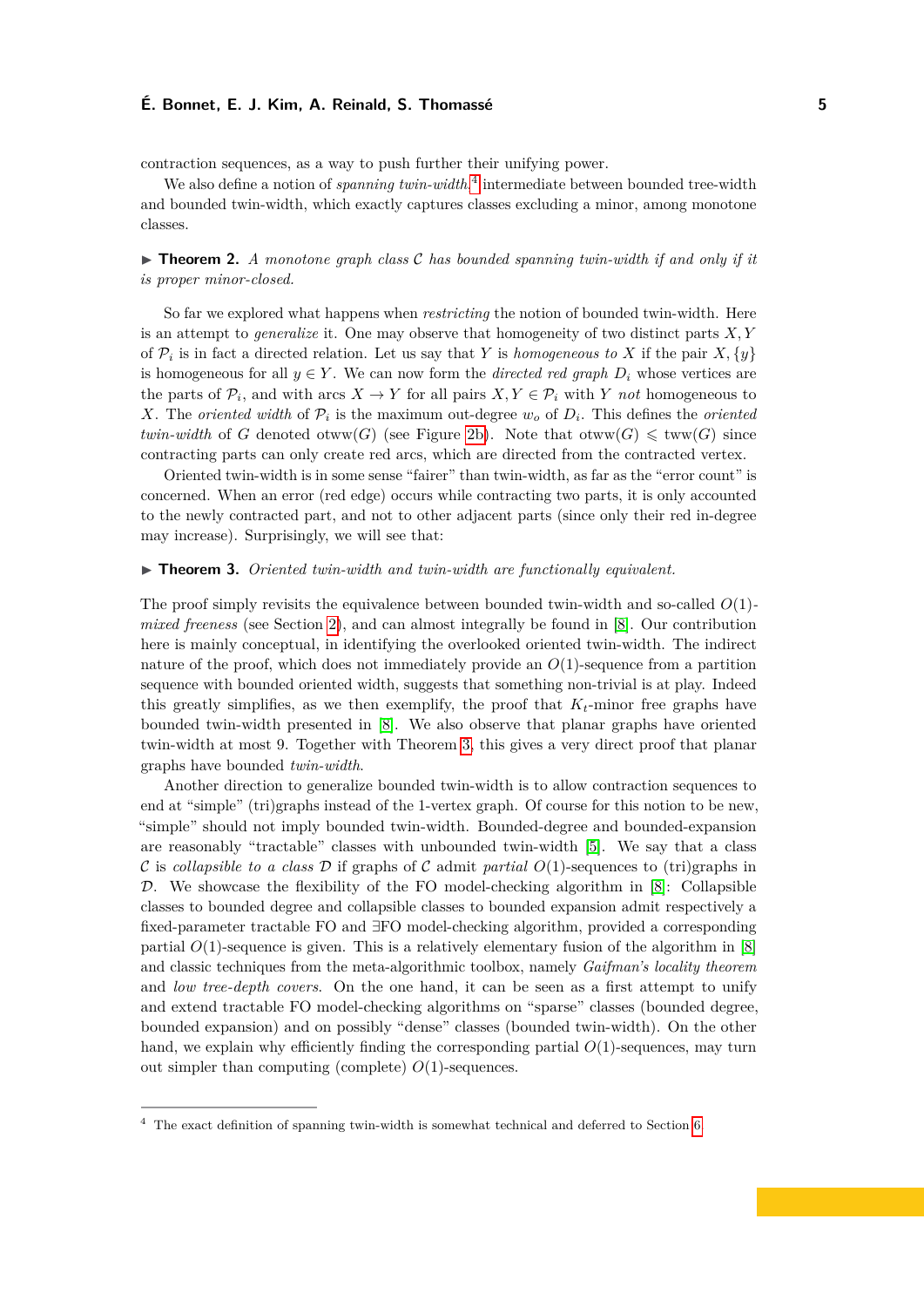#### **Organization of the paper.**

In Section [2](#page-5-0) we recall the relevant background. In Section [3](#page-10-0) we show Theorem [1,](#page-2-1) present an alternative proof of Courcelle's theorems, and give a practical algorithm for *q*-Coloring on graphs of bounded component twin-width (i.e., bounded rank-width). In Section [4,](#page-18-0) we prove Theorem [3](#page-4-1) and use it to bound the twin-width of  $K_t$ -minor free graphs. In Section [5,](#page-19-0) we present some FO model-checking algorithms using partial contraction sequences to classes of bounded degree and bounded expansion. In Section [6,](#page-22-0) we show the equivalence between proper minor-closed and bounded spanning twin-width, for monotone classes.

# <span id="page-5-0"></span>**2 Preliminaries**

We denote by  $[i, j]$  the set of integers  $\{i, i+1, \ldots, j-1, j\}$ , and  $[k]$  is a short-hand for  $[1, k]$ . We use the standard graph-theoretic definitions and notations. Given a graph *G*, its vertex set is denoted by  $V(G)$  and its edge set by  $E(G)$ . Given a subset *S* of  $V(G)$ ,  $G[S]$  denotes the subgraph of *G* induced by *S*.

Two parameters w and w' defined on graphs (or more generally on matrices) are *functionally equivalent* if there exists a function  $f$  such that for every graph (or matrix)  $G$ , we have  $w(G) \leq f(w'(G))$  and  $w'(G) \leq f(w(G))$ . Among classical pairs of functionally equivalent parameters, let us mention branch-width and tree-width, or rank-width and clique-width. When speaking of a *class*  $\mathcal C$  of graphs, we mean closed under isomorphism. When  $\mathcal C$  is furthermore closed under taking subgraphs, we speak of a *monotone class* and when C is closed under induced subgraphs, we speak of a *hereditary class*. A class C of graphs is *sparse* if there is a *t* for which no graph in C contains the complete bipartite graph  $K_{t,t}$  as a subgraph (i.e., not necessarily induced).

To avoid unnecessary notations, a *connected component* of a graph may either refer to a (maximal connected) vertex set or its induced subgraph. More often our connected components will be vertex sets, contrary to the standard definition.

# **2.1 Branch decompositions**

A *branch decomposition* of a graph *G* is a ternary tree *T* in which the leaves are in one-toone correspondence with  $V(G)$ . In particular every edge  $e$  of  $T$  corresponds to the vertex bipartition  $B_e$  of *G* defined by the two sets of leaves of the connected components of  $T \setminus e$ . Given now any function *m* from graph bipartitions to the non-negative integers, we obtain a parameter  $b_m(G)$ , which is the minimum, over all branch-decompositions *T* of *G* of the maximum of  $m(B_e)$  over all edges  $e$  of  $T$ .

For instance, when  $m(B_e)$  is the rank (computed in  $\mathbb{F}_2$ ) of the adjacency matrix of the bipartite subgraph of *G* spanned by the vertex bipartition  $B_e$ , the parameter  $b_m$  is the *rank-width* of *G*. We obtain the *linear rank-width* of *G* by keeping the same rank function *m* but insisting that branch-decompositions *T* are ternary trees where the internal vertices form a path. A class has bounded tree-width (resp. bounded path-width) if and only if it is sparse (i.e., *Kt,t*-free) and has bounded rank-width (resp. bounded linear rank-width) [\[20\]](#page-25-4). Hence tree-width and path-width can be seen as the sparse restrictions of rank-width and linear rank-width.

Let us now introduce a parameter, which is equivalent to rank-width. The *boolean-width*  $bool(X, Y)$  of a bipartition  $(X, Y)$  of  $V(G)$  is the logarithm in base 2 of the number of subsets of *Y* (equivalently, of *X*) that are the neighborhood of some subset of *X* (resp. of *Y*). The *boolean-width* of a graph *G* is the parameter  $b_{\text{bool}}(G)$ . Boolean-width is functionally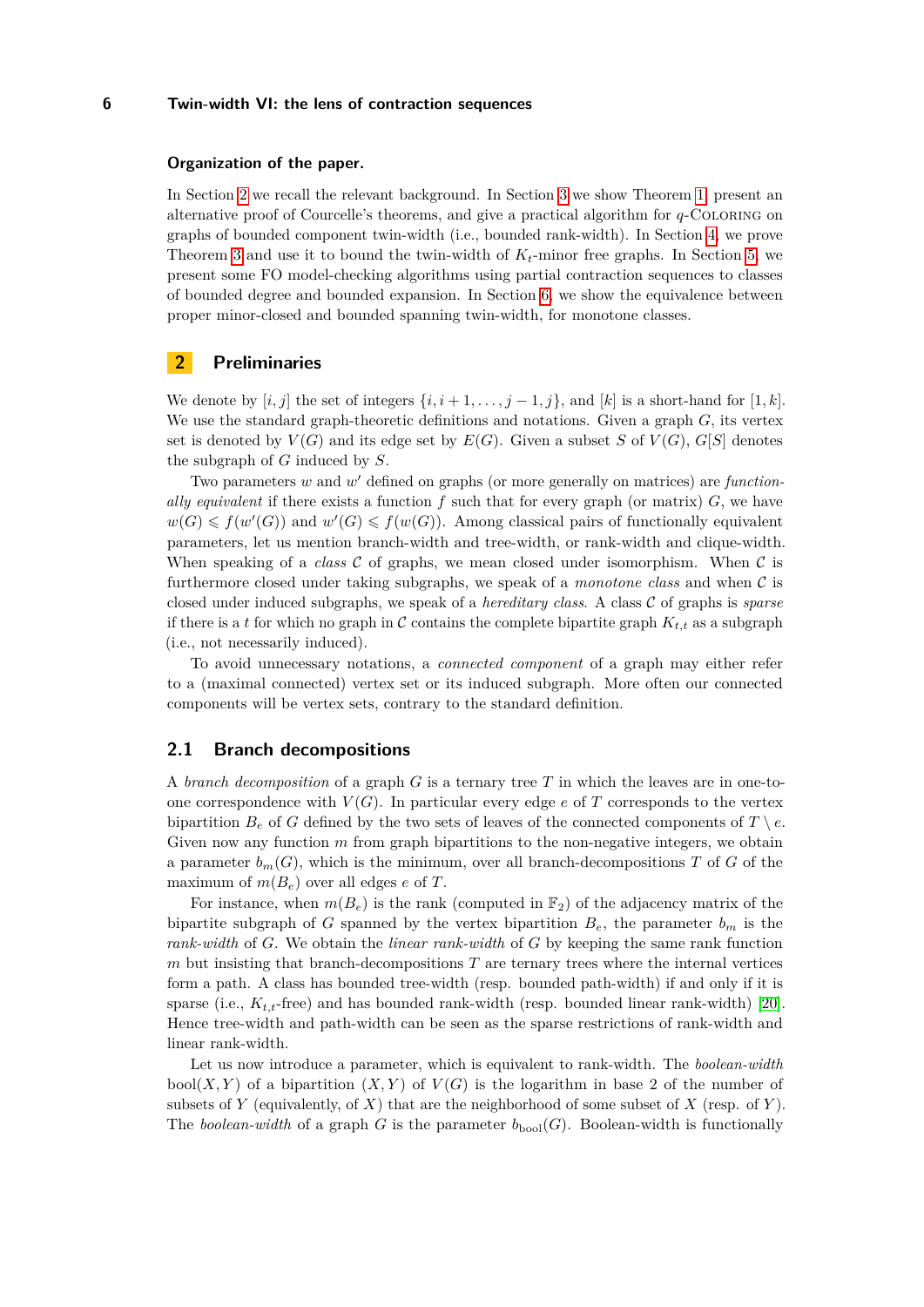equivalent to rank-width. When we only consider branch decompositions in which internal vertices form a path, we speak of *linear boolean-width*, which is similarly equivalent to *linear rank-width*.

We will use the next observation implicitly, which is proved in [\[10\]](#page-24-6).

<span id="page-6-0"></span> $\triangleright$  **Observation 4.** Let  $(X, Y)$  be a vertex bipartition of G, and let q be the maximum number *of vertices in X, which have distinct neighborhoods in the bipartite graph*  $G(X, Y)$  (*i.e.*, *ignoring edges within X and within Y ). Then, the boolean-width of*  $(X, Y)$  *is at least*  $\log_2 q$ *and at most q.*

It is often convenient to root a branch-decomposition *T* of *G* at some arbitrary non leaf node. Given then an internal node  $v$  of  $T$ , the leaves of the subtree of  $T$  rooted at  $v$  is denoted by  $A_v$ , and the bipartition  $(A_v, V(G) \setminus A_v)$  of *G* is said to be *associated with v*. Note that there is a unique bipartition associated with an internal node of *T*.

Branch-decompositions are a very popular concept and can be adapted to partitions of the edge set instead of the vertex set (leading to the branch-width), or to the ground set of a matroid using as parameter its connectivity function (yielding matroid branch-width). One very appealing feature is that parameters defined by branch-decompositions admit dual parameters via tangles [\[31\]](#page-26-0). However, the main limitation is that planar graphs have unbounded value for parameters defined with branch-decompositions. Indeed every balanced bipartition of a planar graph is complex, and thus return a large value for the classical parameters  $m$ , which in turn gives an unbounded  $b_m$ . The main way to overcome the "planar barrier" is to measure the complexity of vertex partitions instead of vertex bipartitions.

# <span id="page-6-1"></span>**2.2 Partition sequences**

A partition sequence of a graph *G* is a sequence  $S = \mathcal{P}_n, \ldots, \mathcal{P}_1$  of partitions of  $V(G)$  where  $\mathcal{P}_n := \{ \{v\} : v \in V(G) \}$  is the partition of  $V(G)$  into singletons,  $\mathcal{P}_1 = \{V(G)\}$  is the whole set, and each  $\mathcal{P}_i$  is obtained by merging two parts of  $\mathcal{P}_{i+1}$ . In particular each  $\mathcal{P}_i$  consists of *i* subsets of  $V(G)$ . A *vertex ordering compatible with* S is any total order  $\leq$  on  $V(G)$  (often also seen as a permutation  $\sigma$ ) such that for every  $\mathcal{P}_i$  and every part *X* in  $\mathcal{P}_i$ , the elements of *X* are consecutive along  $\leq$ .

A function *w* from vertex-partitioned graphs into the non-negative integers is called a *width*. The *partition-width associated to w* of a graph *G* is the minimum integer *t* such that there exists a partition sequence  $\mathcal{P}_n, \ldots, \mathcal{P}_1$  of *G* such that  $w(\mathcal{P}_i) \leq t$  for every  $i \in [n]$ . We denote it by  $p_w(G)$ .

We say that two disjoint subsets of vertices *X, Y* of a graph *G* are *homogeneous* if there are all edges or no edge between them. More generally, if *G* is a binary structure, we insist that any two ordered pairs  $(x, y)$  and  $(x', y')$  with  $x, x' \in X$  and  $y, y' \in Y$  induce the same structure. By extension, *X* is homogeneous with *X* when *X* is a singleton, but is not homogeneous with *X* when *X* has at least two elements. Indeed if  $x, x' \in X$ , the isomorphism type of  $x, x$  and the one of  $x, x'$  are not the same.

Given a graph *G* and a partition  $P_i$ , we consider an auxiliary trigraph  $G_i$ , called *quotient trigraph* and denoted by  $G/P_i$ , with vertices the parts of  $P_i$ , *red edges* all pairs of parts *X, Y* , which are not homogeneous, and *black edges* all pairs of parts *X, Y* for which *X, Y* is a complete bipartite graph in *G*. The *red graph*  $\mathcal{R}(G_i)$  (resp. *black graph*) of  $G_i$  has vertex set  $V(G_i)$ , and edge set its red edge set  $R(G_i)$  (resp. black edge set  $E(G_i)$ ). A *red component* of a trigraph is a connected component in its red graph  $\mathcal{R}(G_i)$ , while its *(maximum) red degree* is the (maximum) degree of  $\mathcal{R}(G_i)$ .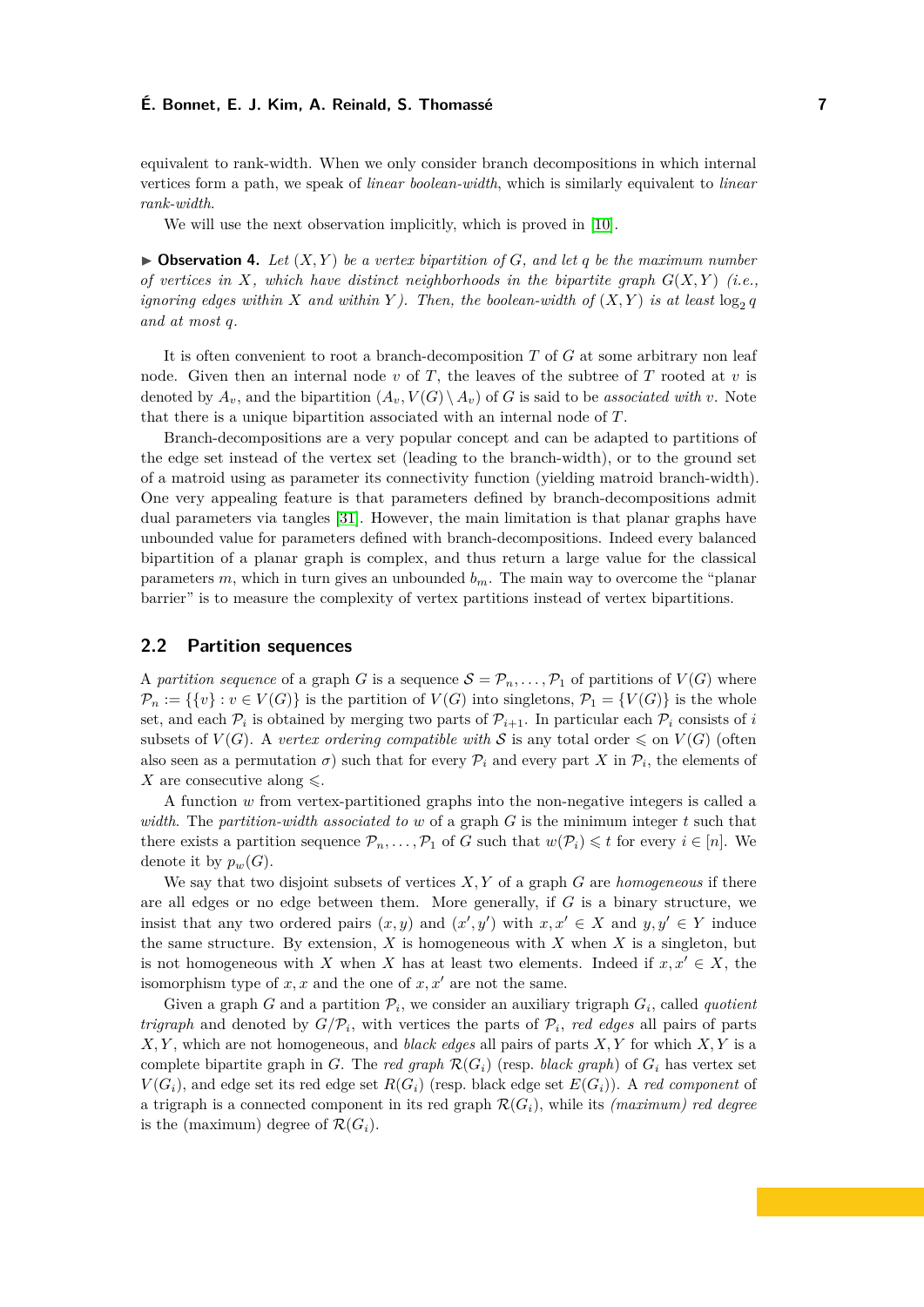By our convention, we add a loop  $(X, X)$  to every part X, which is not a singleton. Loops count as degree 1. Note that a vertex  $u$  of  $G_i$  corresponds to a subset of vertices of  $G$ , which we denote by  $u(G)$ . It will also be convenient to speak of the *total degree* of  $u$  in  $G_i$ , which is the total number of red and black edges incident to  $u$ . The graph obtained from  $G_i$  by forgetting the colors (i.e., the graph that is the union of the red and black edges) is called the *total graph* of *G<sup>i</sup>* .

A *module* in a graph *G* is a subset of vertices *X* such that for every  $x, x' \in X$  and  $y \in V(G) \setminus X$ , both *xy* and *x'y* induce an edge or both induce a non-edge. Here we do not impose that *X* is a *maximal* subset satisfying the latter property. More generally, if *G* is a binary structure, we insist that the ordered pairs  $xy$  and  $x'y$  induce the same structure. When *X, Y* are two disjoint subsets of vertices, we say that *Y is homogeneous to X* if *Y* is a module in  $G[X \cup Y]$ . We obtain a directed version of  $G_i$  as follows: The *directed trigraph*  $D_i$ is obtained from  $G_i$  by orienting red edges  $XY$  as  $X \to Y$  whenever X is not homogeneous to *Y* and keeping black edges unchanged. Note that some red edges of  $D_i$  can be directed in both ways.

Given *G* and a partition  $\mathcal{P}_i$ , we define four possible widths:  $w_o$  is the maximum red out-degree of  $D_i$ ,  $w_d$  is the maximum red degree of  $G_i$ ,  $w_c$  is the maximum number of vertices in a red connected component of  $G_i$ , and  $w_t$  is the total number of red edges in  $G_i$ . Note that  $w_o \leqslant w_d \leqslant w_c \leqslant w_t$ . We now obtain the associated width-parameters:

- $\blacksquare$  The *oriented twin-width* of *G* as the partition-width otww(*G*) associated to *w*<sub>o</sub>.
- $\blacksquare$  The *twin-width* of *G* as the partition-width tww(*G*) associated to  $w_d$ .
- The *component twin-width* of *G* as the partition-width ltww(*G*) associated to  $w_c$ .
- $\blacksquare$  The *total twin-width* of *G* as the partition-width ttww(*G*) associated to  $w_t$ .

Observe that  $otww(G) \leqslant tww(G) \leqslant tww(G) \leqslant tww(G)$ . Note that there is a slight variation with our original definition of twin-width since loops add one to the degree. For the sake of consistency, we will actually drop the red loops for oriented twin-width and twin-width. We will see in Sections [3](#page-10-0) and [4](#page-18-0) that we did not create new parameters:

- ▶ **Theorem.** *The following parameters are functionally equivalent:*
- *Twin-width and oriented twin-width.*
- *Component twin-width and rank-width.*
- *Total twin-width and linear rank-width.*

It is somewhat comforting to be on charted territory since the choices of the widths  $w_o, w_d, w_c, w_t$  are natural. The equivalence between oriented twin-width and twin-width is very handy, as we will see in Section [4.](#page-18-0)

## **2.3 The matrix viewpoint**

Given an  $n \times m$  matrix M, a *row-partition* (resp. *column-partition*) is a partition of the rows (resp. columns) of *M*. A (*k, ℓ*)*-partition* (or simply *partition*) of a matrix *M* is a pair  $(\mathcal{R} = \{R_1, \ldots, R_k\}, \mathcal{C} = \{C_1, \ldots, C_\ell\})$  where  $\mathcal{R}$  is a row-partition and  $\mathcal{C}$  is a column-partition. A *contraction* or *merge* of a partition  $P$  consists of replacing two parts in  $P$  by their union. A *contraction* of a partition  $(\mathcal{R}, \mathcal{C})$  of a matrix M is obtained by performing one contraction in the row-partition  $R$  or in the column-partition  $C$ .

We distinguish two extreme partitions of an  $n \times m$  matrix M: the *finest partition* where  $(\mathcal{R}, \mathcal{C})$  have size *n* and *m*, respectively, and the *coarsest partition* where they both have size one. A *contraction sequence* of an  $n \times m$  matrix M is a sequence of partitions  $(\mathcal{R}^1, \mathcal{C}^1), \ldots, (\mathcal{R}^{n+m-1}, \mathcal{C}^{n+m-1})$  where

 $(\mathcal{R}^1, \mathcal{C}^1)$  is the finest partition,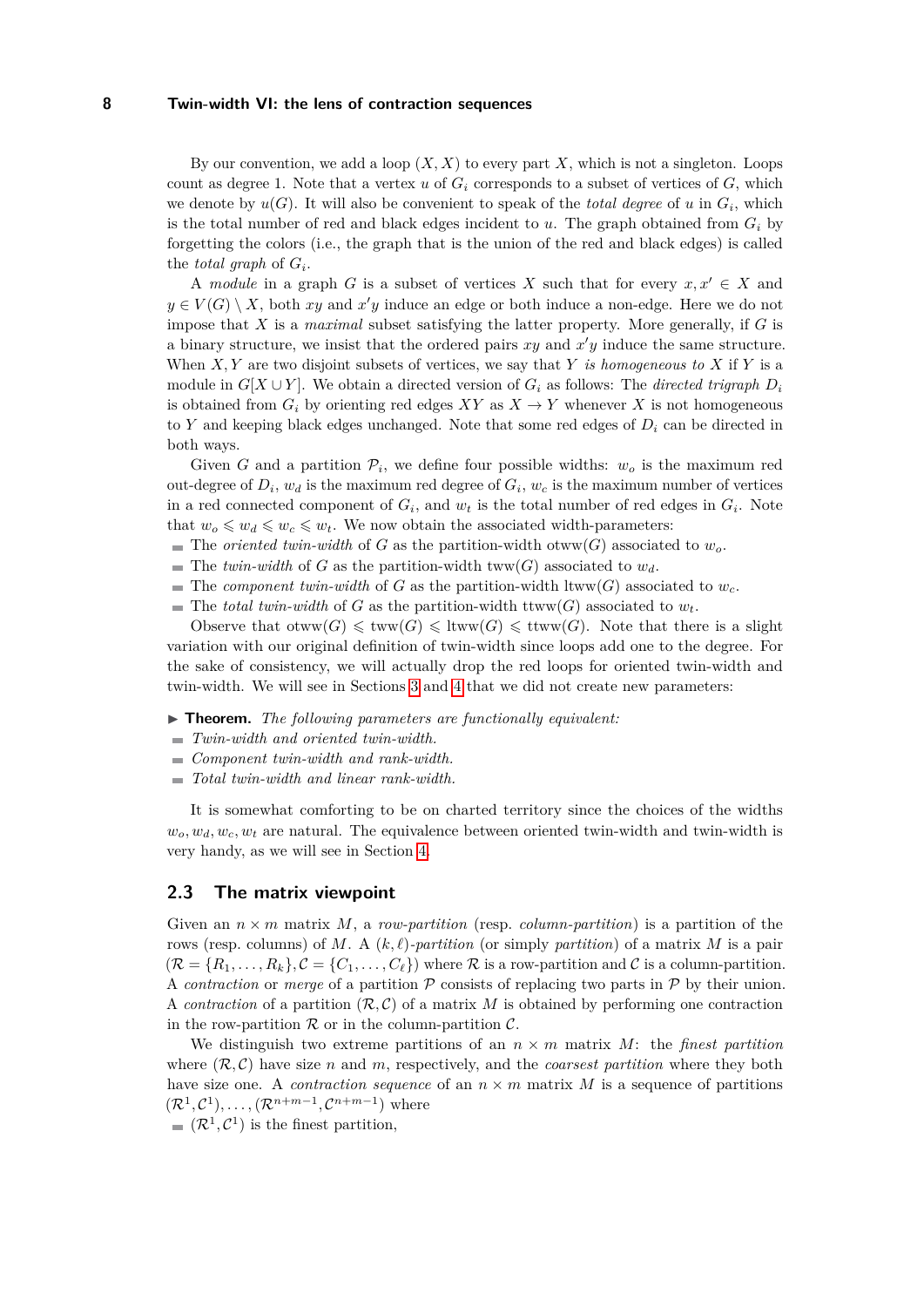$(\mathcal{R}^{n+m-1}, \mathcal{C}^{n+m-1})$  is the coarsest partition, and

for every  $i \in [n+m-2], (\mathcal{R}^{i+1}, \mathcal{C}^{i+1})$  is a contraction of  $(\mathcal{R}^i, \mathcal{C}^i)$ .

Given a subset R of rows and a subset C of columns in a matrix M, the zone  $R \cap C$ denotes the submatrix of all entries of *M* at the intersection between a row of *R* and a column of *C*. A *zone* of a partition pair  $(\mathcal{R}, \mathcal{C}) = (\{R_1, \ldots, R_k\}, \{C_1, \ldots, C_\ell\})$  is any  $R_i \cap C_j$ for  $i \in [k]$  and  $j \in [\ell]$ . A zone is *constant* if all its entries are identical. The *error value* of  $R_i$ is the number of non-constant zones among all zones in  $\{R_i \cap C_1, \ldots, R_i \cap C_\ell\}$ . We adopt a similar definition for the *error value* of  $C_j$ . The *error value* of  $(\mathcal{R}, \mathcal{C})$  is the maximum error value taken over all  $R_i$  and  $C_j$ . The *twin-width* of a matrix  $M$  is the minimum  $t$  for which there exists a contraction sequence of *M* consisting of partitions with error value at most *t*. In particular, the twin-width of matrices over finite alphabets extends the scope of twin-width from graphs to arbitrary binary structures over finite signatures. One may define the *twin-width of a binary structure* as the twin-width of the matrix canonically encoding that structure (by placing at row *x* column *y* a letter encoding the isomorphism type of  $(x, y)$ , i.e., the atomic formulas satisfied by  $(x, y)$ ).

In a contraction sequence of a matrix *M*, one can always reorder the rows and the columns of *M* in such a way that all parts of all partitions in the contraction sequence consist of consecutive rows or consecutive columns. To mark this distinction, a *row-division* is a row-partition where every part consists of consecutive rows; with the analogous definition for *column-division.* A  $(k, \ell)$ -division (or simply *division*) of a matrix *M* is a pair  $(\mathcal{R}, \mathcal{C})$  of a row-division and a column-division with respectively *k* and *ℓ* parts. A *division sequence* is a contraction sequence in which all partitions are divisions.

A matrix  $M = (m_{i,j})$  is *vertical* (resp. *horizontal*) if  $m_{i,j} = m_{i+1,j}$  (resp.  $m_{i,j} = m_{i,j+1}$ ) for all *i, j*. Observe that a matrix that is both vertical and horizontal is constant. We say that *M* is *mixed* if it is neither vertical nor horizontal. A crucial remark is that a matrix is mixed if and only if it contains a *corner*, i.e., a contiguous 2-by-2 mixed submatrix. A *t-mixed minor* in *M* is a division  $(\mathcal{R}, \mathcal{C}) = (\{R_1, \ldots, R_t\}, \{C_1, \ldots, C_t\})$  such that every zone  $R_i \cap C_j$  is mixed (hence contains a corner). A matrix without *t*-mixed minor is *t-mixed free.* The minimum *t* for which one can reorder the column and the rows of *M* to form a *t*-mixed free matrix is called the *mixed value* of *M*.

#### ▶ **Theorem 5** ([\[8\]](#page-24-0)). *Twin-width and mixed value are functionally equivalent for matrices.*

Given a graph *G* and a permutation  $\sigma$  of its vertex set, we denote by  $Adj_{\sigma}(G)$  the adjacency matrix of *G* in which the columns and the rows are ordered according to  $\sigma$ . As usual, given two vertices *u*, *v*, the entry  $Adj_{\sigma}(G)_{u,v}$  is equal to 1 if *uv* is an edge and 0 otherwise. By extension, we say that the *mixed value* of a graph *G* is the minimum *t* for which  $Adj_{\sigma}(G)$  is *t*-mixed free, taken over all permutations  $\sigma$ . The link between mixed value and twin-width for graphs was proved in [\[8\]](#page-24-0):

<span id="page-8-0"></span>▶ **Theorem 6** ([\[8\]](#page-24-0))**.** *Twin-width and mixed value are functionally equivalent for graphs.*

## <span id="page-8-1"></span>**2.4 Bounded expansion and tree-depth covers**

We recall some definitions from a paper by Plotkin, Rao, and Smith [\[33\]](#page-26-1) and from the sparsity program of Nešetřil and Ossona de Mendez [\[27\]](#page-26-2). One possible way of defining a minor of a graph *G* is by a collection of disjoint sets  $B_1, B_2, \ldots, B_h \subseteq V(G)$ , called *branch sets*, such that  $G[B_i]$  is connected for all  $i \in [h]$ . A *minor* of G is then any graph H, say on vertex set [h], such that  $ij \in E(H)$  implies that there is an edge in *G* with one endpoint in  $B_i$  and the other endpoint in  $B_i$ . A *depth-r* minor (also called *r*-shallow minor) of a graph G is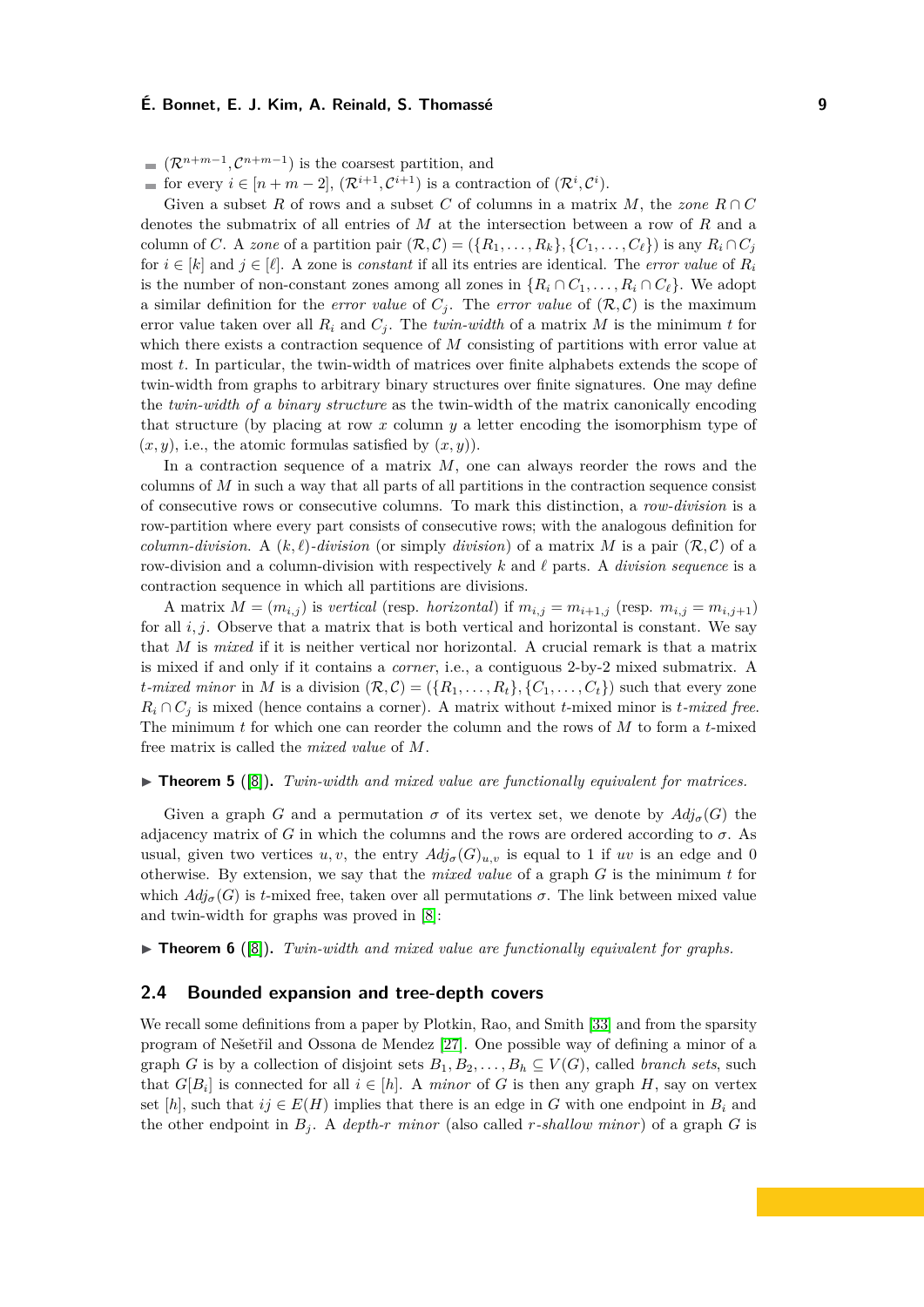a minor *H* of *G* obtainable in such a way that each branch set induces in *G* a subgraph with radius at most *r*. Let us denote by  $\nabla_r(G)$  the set of all the depth-*r* minors of *G*. In particular  $\nabla_r(G)$  is subgraph-closed. Given a non-decreasing function  $f : \mathbb{N} \to \mathbb{N}$ , we say that a graph *G* has *expansion f* if for every  $r \in \mathbb{N}$ , every graph  $H \in \nabla_r(G)$  has (maximum) average degree at most  $f(r)$ . A graph class C has *expansion* f if all its graphs have expansion *f*, and C has *bounded expansion* if it has expansion *f* for some function *f*. Note that saying that a graph has bounded expansion is meaningless (they all do, individually) but the fact that, for a specific function  $f$ , a single graph has expansion  $f$  is meaningful.

The *tree-depth* of a graph *G* is the minimum integer *k* such that there is rooted forest *F* of height *k* on vertex set  $V(G)$  with every edge of *G* being in an ancestor-descendant relationship in *F*. Bounded tree-depth is more restrictive than bounded tree-width, so in particular, bounded tree-depth graphs have bounded twin-width. There is a very useful connection between bounded tree-depth and bounded expansion, in the form of *low tree-depth covers*, or the related low tree-depth decompositions [\[26,](#page-25-5) [28\]](#page-26-3). A *low tree-depth cover* with parameters  $k, f$  of a graph *G* is a family of  $h = f(k)$  subsets  $X_1, \ldots, X_h \subseteq V(G)$  such that, for every  $i \in [h]$ ,  $G[X_i]$  has tree-depth at most k, and every subset of  $V(G)$  of size at most k is fully included in at least one  $X_i$ . A graph class C has *low tree-depth covers* if there is a function *f* depending only on C such that for every  $G \in \mathcal{C}$  and integer k, G has a low tree-depth cover with parameters *k, f*.

<span id="page-9-0"></span> $\triangleright$  **Theorem 7** ([\[25,](#page-25-6) [28\]](#page-26-3)). Let C be a monotone graph class. Then C has low tree-depth covers *if and only if* C *has bounded expansion. Furthermore if* C *has bounded expansion, then there is a function f* and an algorithm that given a graph  $G \in \mathcal{C}$  and an integer *k*, outputs a low *tree-depth cover of G with parameters*  $k, f$  *in linear time*  $O_{k, f(k)}(|V(G)|)$ *.* 

# **2.5 Finite model theory**

We recall some relevant background from finite model theory. We denote by FO*<sup>τ</sup>* and MSO*<sup>τ</sup>* the set of first-order, respectively monadic second-order, formulas on signature *τ* . In firstorder, every variable is interpreted as an element of the universe. In monadic second-order, a first-order variable is interpreted as an element, while a second-order variable is interpreted as a subset of the universe. We will mainly consider signatures consisting of unary and binary relation symbols only. Typically the signature  $\tau$  will be one of the following:

- ${E}$ , where *E* is binary: the language of graphs with possible edge orientations and loops;
- ${E, \sim}$ , where  $\sim$  is interpreted as an equivalence relation: the language of graphs with an unlabeled partition;
- ${E, U_1, \ldots, U_d}$ , where  $U_1, \ldots, U_d$  are unary relations interpreted as a partition of the universe: the language of colored graphs, or graphs with a labeled partition;
- $\equiv \{\text{inc}\},\$  where inc is interpreted as a vertex-edge incidence relation of a graph.

 $MSO_{{E}}$  is usually denoted by  $MSO_1$ , and  $MSO_{\text{frac}}$  by  $MSO_2$ , when a theory interprets inc as above. A *sentence* is a formula without free variables. A *relational τ -structure* A on universe *A* gives an interpretation  $R^{\mathscr{A}} \subseteq A^r$  to every *r*-ary relation symbol  $R \in \tau$ . A structure  $\mathscr A$  is a *model* of a sentence  $\varphi$ , denoted by  $\mathscr A \models \varphi$ , if  $\varphi$  holds when interpreted on A. We will only consider *finite models* where the *universe A* is a finite set. The *FO model checking* (resp. *MSO model checking*) asks given a  $\tau$ -structure  $\mathscr A$  and a sentence  $\varphi \in \mathrm{FO}_\tau$ (resp.  $\varphi \in \text{MSO}_\tau$ ) whether  $\mathscr{A} \models \varphi$  holds. The fragment ∃FO (existential first-order logic) consists of the formulas with no universal quantifier and all the negations pushed down to atomic formulas.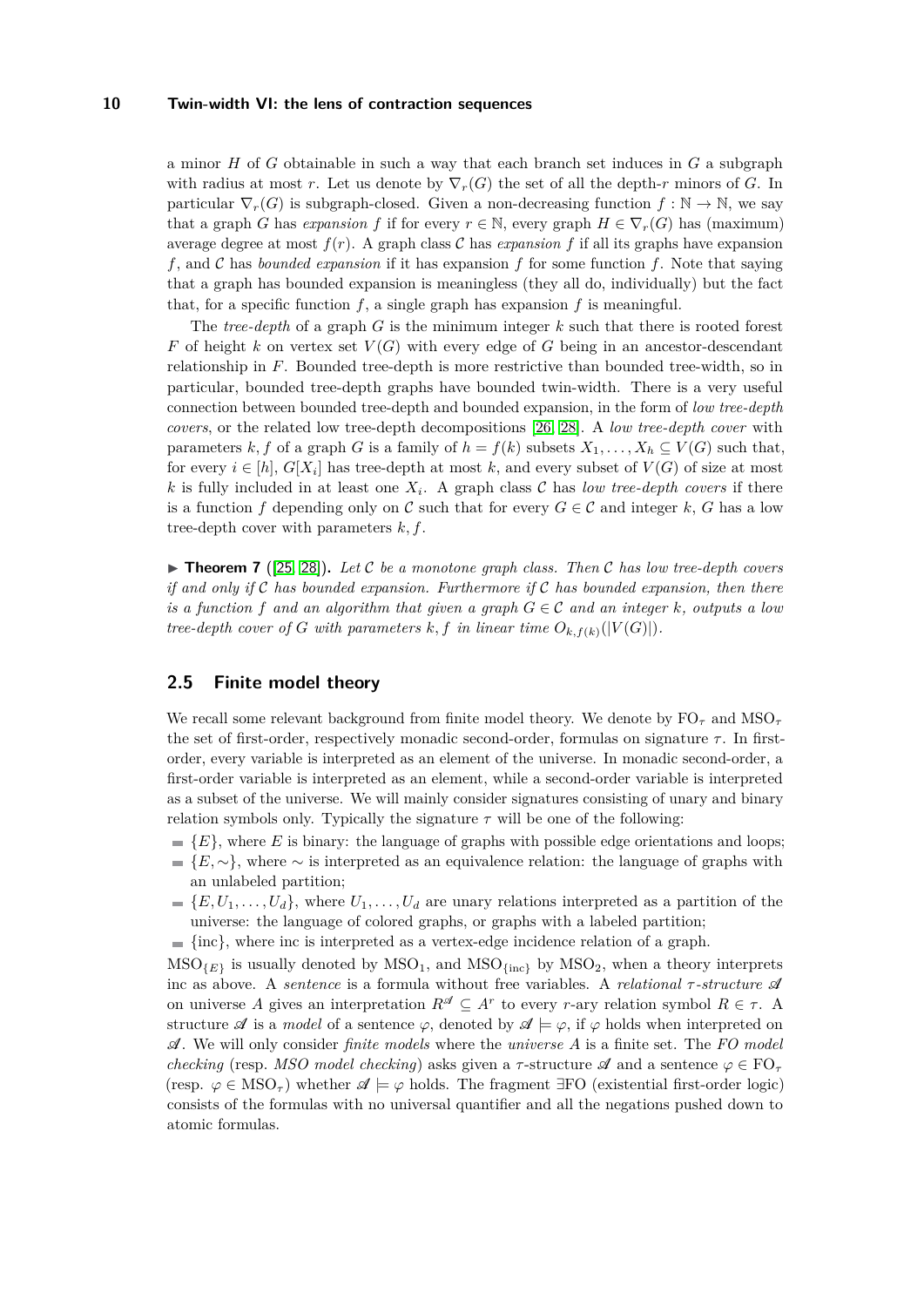The *Gaifman graph* of a *τ* -structure A has vertex set its universe *A*, and edges *ab* whenever *a* and *b* appear in the same relation  $R^{\mathscr{A}}$  for some  $R \in \tau$ . The *quantifier rank* (or *quantifier depth*) of a formula  $\varphi$  is the largest number of quantifiers that are nested in  $\varphi$ .  $FO_{\tau}[q]$  (resp. MSO<sub>*τ*</sub>[*q*]) denotes the set of formulas in  $FO_{\tau}$  (resp. MSO<sub>*τ*</sub>) with quantifier rank at most *q*. When the signature is irrelevant or clear from the context, we may omit it, and simply write FO, MSO, FO[*q*], MSO[*q*].

If two finite *τ* -structures are not isomorphic, then there is a sentence that holds in one but not in the other (for instance the sentence that fully describes the former structure). However it is very well possible that two non-isomorphic *τ* -structures satisfy the exact same sentences of FO[*q*] or MSO[*q*], for some (finite) integer *q*. Ehrenfeucht-Fraïssé games characterize exactly when that happens. Initially the game was defined for first-order logic. We call it the *EF game* and start with its description. We will then present its extension *MSO-EF* for monadic second-order.

In the EF game, two players *Spoiler* and *Duplicator* confront each other over two *τ* structures  $\mathscr A$  and  $\mathscr B$ . They play a succession of rounds, when Spoiler wants to show that  $\mathscr A$ and  $\mathscr B$  are not isomorphic, whereas Duplicator tries to argue the opposite. The *i*-th round goes like this. Spoiler chooses a structure  $\mathscr A$  or  $\mathscr B$ , and picks one element in it, say  $a_i \in A$ (or  $b_i \in B$ ). Duplicator answers by picking an element in the other structure, say  $b_i \in B$ (resp.  $a_i \in A$ ). If after *q* rounds,  $a_i \mapsto b_i$  (for  $i \in [q]$ ) is still an isomorphism between the induced substructures  $(\mathcal{A}, =)[a_1, \ldots, a_q]$  and  $(\mathcal{B}, =)[b_1, \ldots, b_q]$ , we say that Duplicator has *survived q rounds* of the EF game.

We write  $\mathscr{A} \equiv_q^{\text{FO}} \mathscr{B}$  if Duplicator has a strategy such that she can survive (at least) *q* rounds. The Ehrenfeucht-Fraïssé theorem states that this is equivalent to  $\mathscr A$  and  $\mathscr B$  agreeing on all the sentences of  $FO_\tau[q]$ .

▶ **Lemma 8** (Ehrenfeucht-Fraïssé, see Theorem 3.9 in [\[24\]](#page-25-7))**.** *Let* A *and* B *be two τ -structures. Then,*  $\mathscr A$  *and*  $\mathscr B$  *satisfy the same sentences of*  $FO_{\tau}[q]$  *if and only if*  $\mathscr A \equiv_q^{FO} \mathscr B$ *.* 

The MSO-EF game is similar to the EF-game, but Spoiler can (in each round) alternatively decide to play a subset of  $A$  (or a subset of  $B$ ), to which Duplicator answers with a subset of *B* (resp. of *A*). Now after *q* rounds, a tuple of *e* elements have been played in both  $\mathscr A$  and  $\mathscr B$ , say  $(a_1, \ldots, a_e)$  and  $(b_1, \ldots, b_e)$  in this order, as well as a tuple of *s* sets, say  $(A_1, \ldots, A_s)$  in  $\mathscr A$  and  $(B_1, \ldots, B_s)$  in  $\mathscr B$ , with  $q = e + s$ . Duplicator has survived these q rounds if  $a_i \mapsto b_i$  (for  $i \in [e]$ ) is an isomorphism between  $(\mathscr{A}, =, A_1, \ldots, A_s)[a_1, \ldots, a_e]$  and  $(\mathscr{B}, =, B_1, \ldots, B_s)[b_1, \ldots, b_e]$ . Similarly we write  $\mathscr{A} \equiv_q^{\text{MSO}} \mathscr{B}$  if Duplicator has a strategy allowing her to survive (at least) *q* rounds of the MSO-EF game. The same characterization holds for MSO and the MSO-EF game.

<span id="page-10-2"></span>▶ **Lemma 9** (Ehrenfeucht-Fraïssé for MSO, see Corollary 7.8 in [\[24\]](#page-25-7))**.** *Let* A *and* B *be two τ structures. Then,*  $\mathscr A$  *and*  $\mathscr B$  *satisfy the same sentences of*  $MSO_\tau[q]$  *if and only if*  $\mathscr A \equiv_q^{MSO} \mathscr B$ *.* 

# <span id="page-10-0"></span>**3 From branch-decompositions to contraction sequences**

We start this section by showing Theorem [1,](#page-2-1) that is, the functional equivalence between boolean-width (equivalently rank-width) and component twin-width, and between linear boolean-width and total twin-width.

#### **3.1 Classical width parameters as contraction sequences**

<span id="page-10-1"></span>▶ **Theorem 10.** *Boolean-width and component twin-width are functionally equivalent.*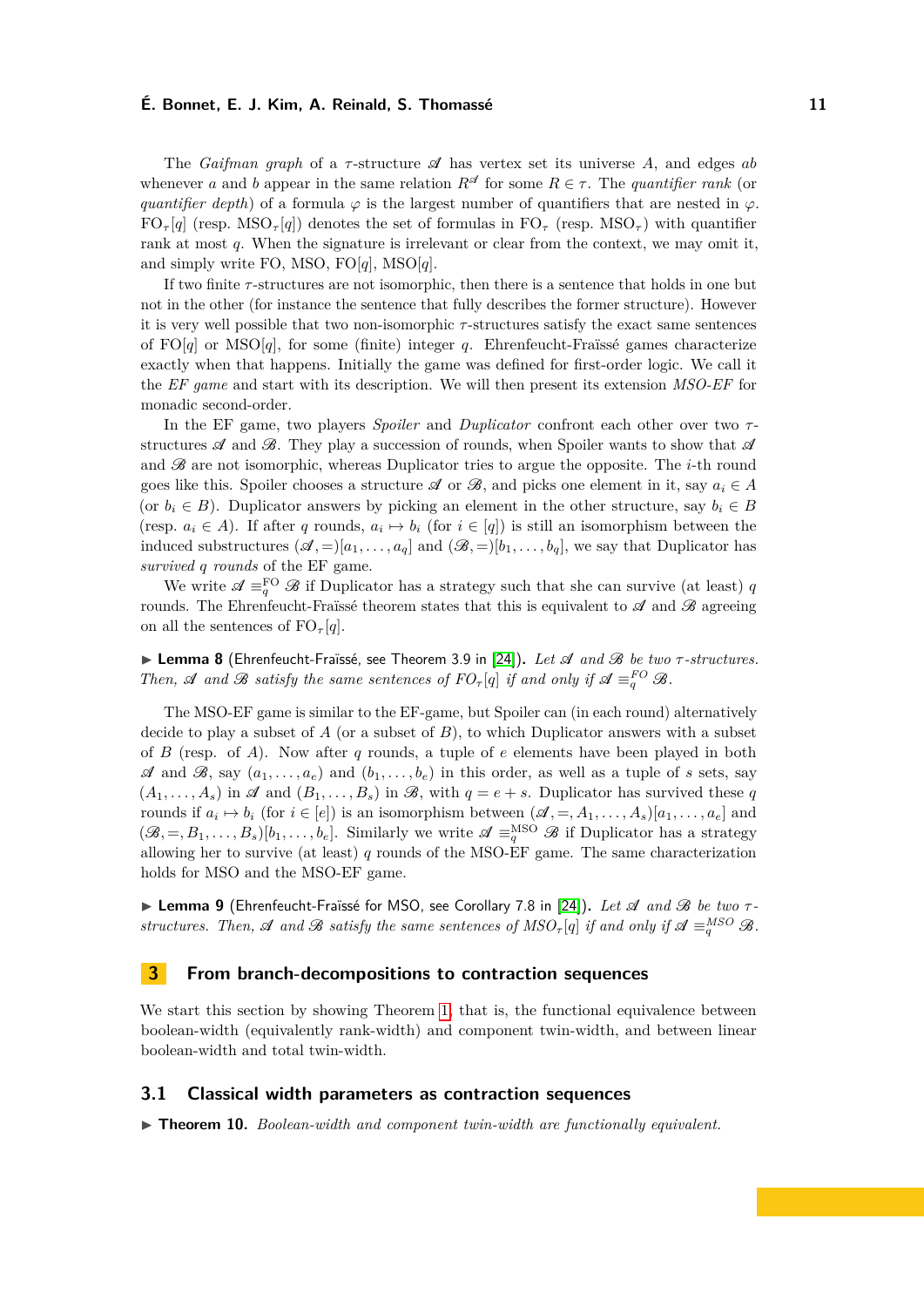**Proof.** Let *G* be a graph. We first show that the component twin-width of *G* is bounded in terms of the boolean-width of *G*. This was essentially done in the first paper of the series [\[8\]](#page-24-0), but only sketched and without the explicit notion of component twin-width.

Let *T* be a rooted branch-decomposition of *G* whose leaves are bijectively mapped to  $V(G)$ , and assume that *T* has boolean-width at most *d*. We make a sequence of contractions  $G_n, \ldots, G_\ell$  such that the size of any red component in the trigraph sequence is at most  $2^{d+1}$  and  $G_{\ell}$  has at most  $2^{d+1}$  vertices. We may assume  $G_n$  has at least  $2^{d+1} + 1$  vertices, as otherwise we are done. Henceforth, a rooted branch-decomposition  $T_j$  for each trigraph  $G_j$  on at least  $2^{d+1} + 1$  vertices is constructed along with the contraction sequence while the following invariant, which clarifies what we actually mean by *branch-decomposition of a trigraph*, is maintained:

(4) For each node *v* of  $T_j$  with  $|A_v| \geq 2^d + 1$ , all edges of  $G_j$  crossing  $(A_v, V(G_j) \setminus A_v)$  are black, and the boolean-width of the bipartition  $(A_v, V(G_i) \setminus A_v)$  is at most *d*.

The invariant ( $\clubsuit$ ) clearly holds for  $G_n = G$  and  $T_n = T$ . Let  $G_{i+1}$  be a trigraph on  $i+1 \geq 2^{d+1}+1$  vertices and  $T_{i+1}$  be a rooted branch-decomposition for which  $(\clubsuit)$  holds. We construct  $G_i$  and  $T_i$  satisfying the invariant.

Observe that there exists a node *v* of  $T_{i+1}$  such that  $2^d + 1 \leq |A_v| \leq 2^{d+1}$ ; a node *v* such that  $A_v$  has size at least  $2^d + 1$  and which is furthest from the root meets the condition. By Observation [4](#page-6-0) and the second part of  $(\clubsuit)$  applied to *v*, there are two distinct vertices  $x, y$  of  $G_{i+1}$ , which belong to  $A_y$  such that  $x, y$  have the same (black) neighborhood in  $V(G_{i+1}) \setminus A_v$ . Now contract *x, y* to yield  $G_i$ . Let  $T_i$  be a branch-decomposition of  $G_i$ obtained by deleting *y* and identifying the node *x* to the new vertex of  $G_i$  resulting from the contraction of *x* and *y*. Due to the choice of *x*, *y* and the first part of ( $\clubsuit$ ) on *i* + 1, the edges between  $A_v$  (of the new tree  $T_i$ ) and  $V(G_i) \setminus A_v$  are all black. This means that any bipartition of  $V(G_i)$  that can potentially contain a newly created red edge of  $G_i$  must be associated with a strict descendant of *v*. By the definition of *v*, any strict descendant of *v* has at most  $2^d$  leaves (both in  $T_{i+1}$  and  $T_i$ ) and is thus out of the scope of the invariant  $(\clubsuit)$ . Therefore, the first part of  $(\clubsuit)$  is maintained.

This also means that for any node  $u$  of  $T_i$ , which is not a strict descendant of  $v$ , the bipartition  $(A_u, V(G_i) \setminus A_u)$  associated with *u* is the same as the bipartition associated with *u* in  $T_{i+1}$  after deleting one vertex of  $G_{i+1}$ , namely *y*. Since the boolean-width of a bipartition does not increase after vertex deletion, we conclude that the second part of (♣) is maintained as well. Finally, we observe that the invariant (♣) indicates that *G* has component twin-width at most  $2^{d+1}$  since any red component of  $G_i$  is included inside some  $A_v$  with size at most  $2^{d+1}$ .

To see the other direction, let  $\mathcal{P}_n, \ldots, \mathcal{P}_1$  be a partition sequence of *G* such that every connected component of the red graph  $G_i$  has at most *d* vertices. Let  $\mathcal{P}'_i$  be the coarsening of  $\mathcal{P}_i$  such that each part of  $\mathcal{P}'_i$  corresponds to a red component of  $G_i$ , i.e., is the union of parts of  $\mathcal{P}_i$ , which form a red component in  $G_i$ . Slightly abusing the notation, we call a part of  $\mathcal{P}'_i$  a red component of  $\mathcal{P}_i$ .

Let  $T_n$  be a star tree rooted at its center r, whose *n* leaves are bijectively mapped to  $V(G)$ . We will iteratively transform a rooted tree  $T_{i+1}$  to  $T_i$  in a way that mirrors the merging of parts in  $\mathcal{P}'_i$ . The root *r* will be unchanged throughout the transformations. During iterative transformations we maintain the following invariants:

- (a) The leaves of each connected component of  $T_j r$  are mapped to each part of  $\mathcal{P}'_j$ .
- (b) The root *r* has as many children as  $|\mathcal{P}'_j|$  and all other internal nodes have two children.
- (c) For every edge of  $T_j$ , the associated bipartition has boolean-width at most  $2^d$ .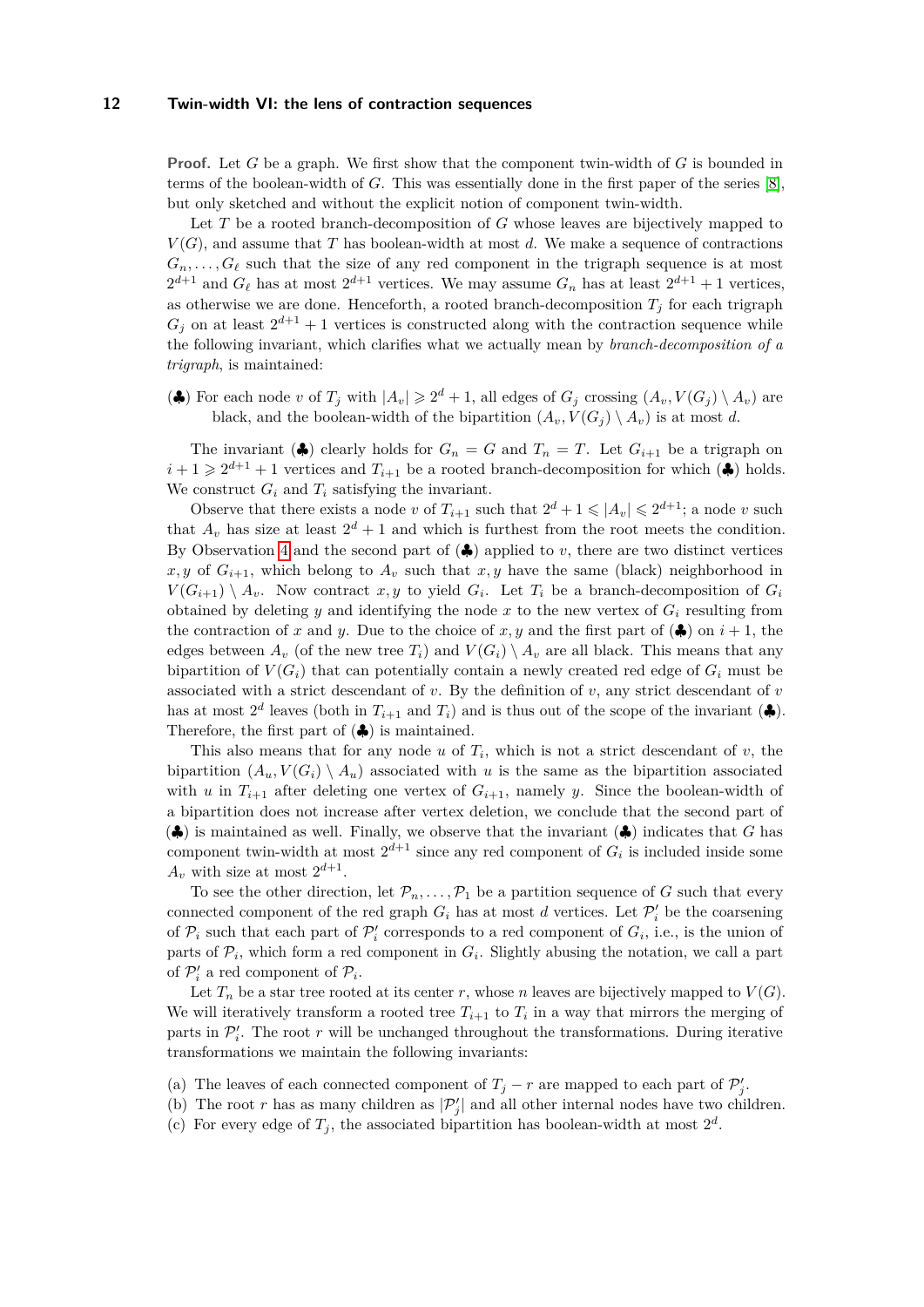The invariants (a)-(c) clearly hold for  $j = n$ . Suppose  $T_n, \ldots, T_{i+1}$  satisfy the invariants (a)-(c), with  $i \in [1, n-1]$ . Notice that  $\mathcal{P}'_i$  is a coarsening of  $\mathcal{P}'_{i+1}$  (possibly  $\mathcal{P}'_{i+1} = \mathcal{P}'_i$ ), that there is a unique red component  $C \in \mathcal{P}'_i$ , obtained as the union of some (possibly one) red components  $C_1, \ldots, C_s$  of  $\mathcal{P}'_{i+1}$ , and that  $\mathcal{P}'_i \setminus \{C\} = \mathcal{P}'_{i+1} \setminus \{C_1, \ldots, C_s\}$ . By the invariant (a), there are subtrees of  $T_{i+1} - r$  whose leaves are mapped to parts  $C_1, \ldots, C_s$  of  $\mathcal{P}'_{i+1}$ . Let  $t(C_j)$  be the root of the subtree of  $T_{i+1} - r$  corresponding to  $C_j$  for  $j \in [s]$ . Now, we construct  $T_i$  from  $T_{i+1}$  as follows: replace the edges connecting the root *r* and  $t(C_i)$  for *j* ∈ [*s*] by a subcubic tree rooted at *t*(*C*) with *s* leaves, whose root *t*(*C*) becomes the child of *r* and whose *s* leaves are identified (arbitrarily) with  $t(C_i)$  for  $j \in [s]$ .

By the induction hypothesis and the construction of  $T_i$ , the invariants (a)-(b) are maintained. Furthermore, since  $C = \bigcup_{i=1}^{s} C_i$ , the red component  $C \in \mathcal{P}'_i$  consists of at most *d* parts of  $\mathcal{P}_i$ , thus at most  $d+1$  parts of  $\mathcal{P}_{i+1}$ , and we have  $s \leq d+1$ . To see that the boolean-width of  $T_i$  is at most  $2^d$ , it suffices to check that for all  $I \subseteq [s]$ , the boolean-width of the bipartition  $(\bigcup_{j\in I} C_j, V(G) \setminus \bigcup_{j\in I} C_j)$  is at most  $2^d$ . For a proper subset *I* of [*s*], we know that  $\bigcup_{j\in I} C_j$  consists of at most *d* parts of  $\mathcal{P}_{i+1}$  and each of these parts of  $\mathcal{P}_{i+1}$  has the same neighborhood across the bipartition  $(\bigcup_{j\in I} C_j, V(G) \setminus \bigcup_{j\in I} C_j)$  since each  $C_j$  is a red component. Hence, the vertex set  $\bigcup_{j\in I} C_j$  has at most *d* vertices with distinct neighborhood across the bipartition and thus the boolean-width is at most  $2^d$ . For  $I = [s]$ , the same argument applies once it is noted that  $\bigcup_{j\in I} C_j = C$  consists of at most *d* parts of  $\mathcal{P}_i$ .

As  $\mathcal{P}'_1 = \mathcal{P}_1 = \{V(G)\}\$ , the invariants (a) and (b) at  $i = 1$  imply that  $T_1$  is a subcubic tree whose leaves are bijectively mapped to  $V(G)$ . With the invariant (c), we conclude that  $T_1$  and the bijection form a boolean decomposition of width at most  $2^d$ . ◀

#### ▶ **Theorem 11.** *Linear boolean-width and total twin-width are functionally equivalent.*

**Proof.** Let *G* be a graph. We first bound total twin-width in terms of linear boolean-width. Let *T* be a linear branch-decomposition of *G* (i.e., in which the internal nodes form a path *P*) with boolean-width at most *d*. We root *T* at an internal node that is an endpoint of the path *P*. We follow the same proof as for Theorem [10](#page-10-1) and observe that every tree  $T_i$  is now a linear branch-decomposition. Indeed, the linearity of  $T_i$  implies that there is a unique choice of a minimal rooted subtree of  $T_i$  with at least  $2^d + 1$  leaves. Moreover, the invariant  $\left(\clubsuit\right)$ of Theorem [10](#page-10-1) means that the endpoints of any red edge are restricted to the leaves of this subtree. Note that there are at most  $2^d + 1 + \binom{2^d + 1}{2}$  red edges in any  $G_i$ .

Let  $\mathcal{P}_n, \ldots, \mathcal{P}_1$  be a partition sequence of *G* achieving total twin-width at most *d*. Let  $V_i \subseteq V(G)$  be the union of all non-singleton parts of  $\mathcal{P}_i$ . As every red edge which is not a loop has at least one endpoint with a loop, at most  $d$  parts of  $\mathcal{P}_i$  are incident to red edges. Note that  $V_i \setminus V_{i+1}$  has at most two vertices, and it has two vertices only when we contract two singleton parts. Consider now any total order  $\prec$  on  $V(G)$  such that  $u \prec v$  if there exists  $i \in [n]$  with  $u \in V_i$  and  $v \notin V_i$ . Indeed, we have  $V_{n-1} \prec V_{n-2} \setminus V_{n-1} \prec \cdots \prec V_2 \setminus V_3 \prec V_1 \setminus V_2$ . Now consider the linear branch decomposition *T* corresponding to  $\prec$  and we argue that the boolean-width of *T* is bounded by *d*. Every bipartition corresponds either to a cut  $(V_i, V(G) \setminus V_i)$  or to  $(V_i \cup \{v\}, V(G) \setminus (V_i \cup \{v\}))$  for some  $v \in V_i \setminus V_{i+1}$ . Observe that each non-singleton part of  $\mathcal{P}_i$  is entirely contained in  $V_i$ . Moreover, each red edge crossing the cut incident with a non-singleton part  $P \in \mathcal{P}_i$  multiplies the number of equivalence classes in  $V_i$  by a factor of 2, where each class has the same neighborhood across the cut. This implies that the number of equivalence classes in  $V_i$  is at most  $2^{d-1} + 1 \leq 2^d$ . Therefore, with Observation [4](#page-6-0) we deduce that the boolean-width of  $T$  is at most  $2^d$ . ◀

Here again, we can find equivalent parameters in the sparse regime: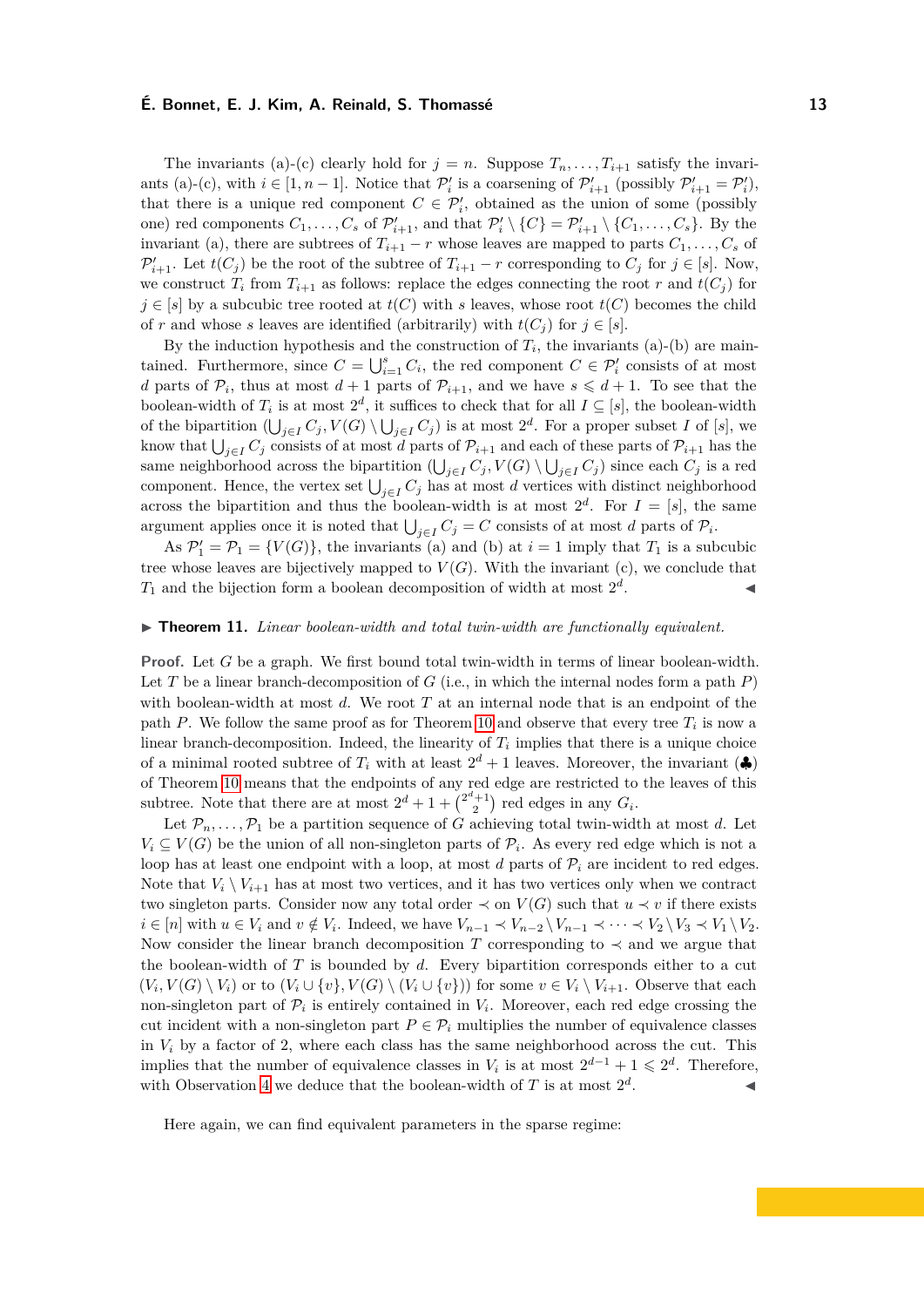- $\triangleright$  **Theorem 12.** *In the class of*  $K_{t,t}$ -free graphs:
- *tree-width and component twin-width are functionally equivalent.*
- *path-width and total twin-width are functionally equivalent.*

Note that if we do not add red loops to contracted vertices, linear rank-width and total twin-width are not equivalent because of cographs. Indeed, still without red loops, there is always a contraction sequence that produces no red edge at all: iteratively contract two twins. However cographs have unbounded linear rank-width (this folklore fact can be derived from the unboundedness of linear rank-width for trees [\[1\]](#page-24-7)). Thus the addition of loops may seem a bit artificial and even made to force the equivalence. There is however a good reason for loops: From the adjacency-matrix viewpoint (which is both used for rank-width and twin-width), the main diagonal represents equality, a different predicate than the edge (or non-edge) predicate.

# <span id="page-13-0"></span>**3.2 Alternative proof of Courcelle's theorems**

We will give an alternative proof to the celebrated result by Courcelle, Makowsky, Rotics [\[13\]](#page-25-0) that  $MSO<sub>1</sub>$  model checking can be solved in linear time on bounded clique-width graphs, given with an  $O(1)$ -expression. This generalizes the original Courcelle's theorem [\[11\]](#page-25-8) that MSO<sup>2</sup> model checking can be solved in linear time on bounded tree-width graphs. Indeed  $MSO<sub>2</sub>$  is not more expressible than  $MSO<sub>1</sub>$  on graphs of bounded tree-width [\[12,](#page-25-9) Theorem 9.37], and there is a linear-time FPT algorithm returning a tree-decomposition of optimal width [\[3\]](#page-24-8). We observe that there are other alternative proofs to the central result of Courcelle, Makowsky, Rotics; for instance, one based on automata [\[19\]](#page-25-10), and one game-theoretic [\[23\]](#page-25-11). Let us also mention that the incoming presentation does *not* follow the exposition of the first-order model checking algorithm in [\[8\]](#page-24-0), but rather its streamlined revisitation by Gajarský, Pilipczuk, Reidl, and Toruńczyk [\[18\]](#page-25-12).

We call *MSO rank-q type* (or *type* for short) any set of sentences

$$
\text{mso-top}_q(G) := \{ \varphi \in \text{MSO}_{\{E\}}[q] \ : \ G \models \varphi \}
$$

where *G* is a graph, and we recall,  $MSO_{E}[\tilde{q}]$  denotes the set of MSO sentences on a signature with a single binary relation  $E$ , and quantifier rank at most  $q$ . Then mso-tp<sub>q</sub>( $G$ ) is called the MSO rank-*q* type of *G*, or type of *G* for short.

We fix a positive integer *d*, upperbounding the component twin-width on the class we want to tackle. We call *local MSO rank-q partitioned type* (or *local partitioned type* for short) any set of sentences

$$
\text{loc-mso-top}_{q,d}(G, \mathcal{P}^o, C) := \{ \varphi \in \text{MSO}_{\{E, U_1, \dots, U_d\}}[q] \; : \; (G[C], \mathcal{P}^o[C]) \models \varphi \}
$$

where *G* is a graph with a labeled vertex partition  $\mathcal{P}^o$ , and  $C \subseteq V(G)$  is the set of initial vertices of *G* landing in a same red component *D* with at most *d* parts. The unary relations  $U_1, \ldots, U_d$  are interpreted as the labeled partition  $\mathcal{P}^o[C]$  of  $G[C]$ . Thus some  $U_{d'+1}, U_{d'+2}, \ldots, U_d$  may possibly be empty if  $\mathcal{P}^o[C]$  has  $d' < d$  parts. We use the superscript *o* (for **o**rdered) for the labeled partition  $\mathcal{P}^o$  since we will usually fix the labeling by giving an ordering of the parts. The (unlabeled) vertex partition  $P$  stands for  $P<sup>o</sup>$  ignoring the labels. We may sometimes identify *C* with the red component *D*.

It is not difficult to show that there are only finitely many MSO sentences of quantifier rank *q* on finitary signatures, up to logical equivalence (see for instance [\[24,](#page-25-7) Proposition 7.5]). Furthermore there is an algorithm (running in time function of  $q$  and signature  $\tau$  only) that lists all the sentences of depth *q*, up to logical equivalence. Therefore the number of (local)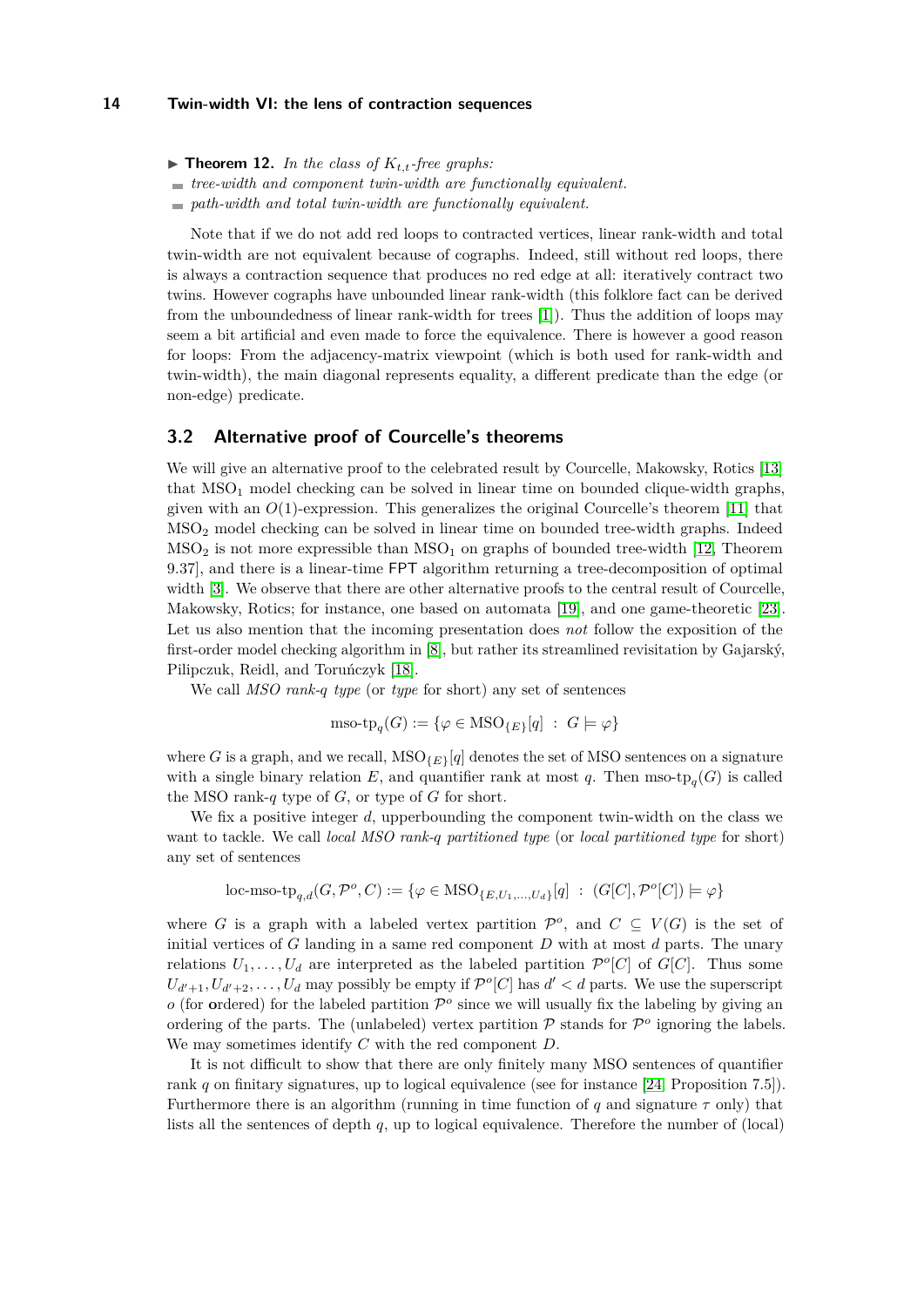MSO rank-*q* (partitioned) types is bounded by a function of *q* and *d* only. A superset of the (local) MSO rank-*q* (partitioned) types can be listed in time function of *q* and *d* only, by listing all the subsets of sentences of depth *q*. Instead of deciding  $G \models \varphi$  for a particular sentence  $\varphi$  with quantifier rank *q*, we will compute mso-t $p_q(G)$ . By the previous observation, this allows to decide  $G \models \varphi$  for *every* sentence  $\varphi$  with quantifier rank *q* (by simply checking if  $\varphi \in \text{mso-top}_q(G)$  in constant time, if *q* and *d* are treated as a constant.

The algorithm will only compute local partitioned types. Note that for an *n*-vertex graph *G* with a partition sequence  $\mathcal{P}_n, \ldots, \mathcal{P}_1$ , loc-mso-tp<sub>q,d</sub> $(G, \mathcal{P}_n^o = {\{v\} : v \in V(G)\}, C)$ is easy to determine, with any labeling  $\mathcal{P}_n^o$  of  $\mathcal{P}_n$ , since  $G/\mathcal{P}_n$  is isomorphic to the *graph G* and each possible *C* is a singleton  $\{w\}$  (for some  $w \in V(G)$ ). Thus these local partitioned types all coincide to the one of the 1-vertex graph with its unique labeled partition. Furthermore loc-mso-tp<sub>q,d</sub> $(G, \mathcal{P}_1 = \{V(G)\}, V(G))$  matches<sup>[5](#page-14-0)</sup> mso-tp<sub>q</sub> $(G)$ , which is the set we are after.

Thus we only need to compute all the local partitioned types  $\left(\text{loc-mso-tp}_{q,d}(G,\mathcal{P}^o_i,C)\right)_C$ from the knowledge of  $(\text{loc-mso-tp}_{q,d}(G, \mathcal{P}_{i+1}^o, C'))_{C'}$ . We will prove that this is possible since the local partitioned types, the contracted pair of parts  $(X, X')$ , and the black edges of the quotient trigraph are enough to reconstitute the local partitioned type of the new red component containing  $X \cup X'$ . We show that fact with the characterization via the Ehrenfeucht-Fraïssé game for MSO (see Lemma [9\)](#page-10-2). Recall that given two input structures  $\mathcal{A}, \mathcal{B},$  Duplicator has a strategy to survive q rounds of the MSO-EF game if and only if  $\mathcal{A}$ and  $\mathscr{B}$  satisfy the same sentences of MSO[q], hence have the same rank-q type.

The subsequent Lemma [13](#page-14-1) has a technical and lengthy pre-condition that we chose to state outside the lemma environment for the sake of legibility. It starts here. Let  $(G^1, (X_1^1, \ldots, X_{\ell_1}^1)), \ldots, (G^k, (X_1^k, \ldots, X_{\ell_k}^k))$  be k graphs  $G^j$  given with a labeled partition of size  $\ell_j$ . Let  $(H^1, (Y_1^1, \ldots, Y_{\ell_1}^1)), \ldots, (H^k, (Y_1^k, \ldots, Y_{\ell_k}^k))$  be such that

$$
(G^j, (X_1^j, \ldots, X_{\ell_j}^j)) \equiv_q^{\text{MSO}} (H^j, (Y_1^j, \ldots, Y_{\ell_j}^j)), \text{ for every } j \in [k].
$$

Let  $(G, \mathcal{P}^o)$  be a graph with a labeled vertex partition made from the disjoint union

$$
\bigcup_{j\in[k]}(G^j,(X_1^j,\ldots,X_{\ell_j}^j))
$$

with parts labeled by the order  $\sigma$ , say,

$$
(X_1^1, \ldots, X_{\ell_1}^1, X_1^2, \ldots, X_{\ell_2}^2, \ldots, X_1^k, \ldots, X_{\ell_k}^k),
$$

and adding the biclique between some pairs of parts  $X_h^j$ ,  $X_{h'}^{j'}$  prescribed by a meta-graph *B* on vertex set  $\mathcal{P}^o$ .

The natural bijection  $\iota: X_h^j \mapsto Y_h^j$  (for  $j \in [k]$  and  $h \in [\ell_j]$ ) allows to transpose  $\sigma$  and *B* to the union of the  $H^j$ . Let  $(H, \mathcal{Q}^o)$  be the graph with a labeled partition made from the disjoint union  $\bigcup_{j\in[k]}(H^j,(Y_1^j,\ldots,Y_{\ell_j}^j))$  with the parts labeled along  $\iota(\sigma)$ , and adding the bicliques prescribed by  $\iota(B)$ . Finally we distinguish two parts (the parts to be contracted) *X, X'* in  $\mathcal{P}^o$ , and we distinguish the *homologous* parts  $Y := \iota(X), Y' := \iota(X')$  in  $\mathcal{Q}^o$ .

<span id="page-14-1"></span>▶ Lemma 13.  $(G, \mathcal{P}^o, X, X') \equiv_q^{MSO} (H, \mathcal{Q}^o, Y, Y').$ 

**Proof.** The *global* strategy of Duplicator simply follows the corresponding local strategy if a vertex is played, and if a set *S* is played, the union of the local answers to each projection of *S* on the red components is replied.

<span id="page-14-0"></span><sup>&</sup>lt;sup>5</sup> Strictly speaking loc-mso-tp<sub>q,d</sub>( $G, \mathcal{P}_1 = \{V(G)\}, V(G)$ ) is a superset of mso-tp<sub>q</sub>( $G$ ), but its projection to sentences ignoring the (trivial) labeled partition is exactly mso-t $p_q(G)$ .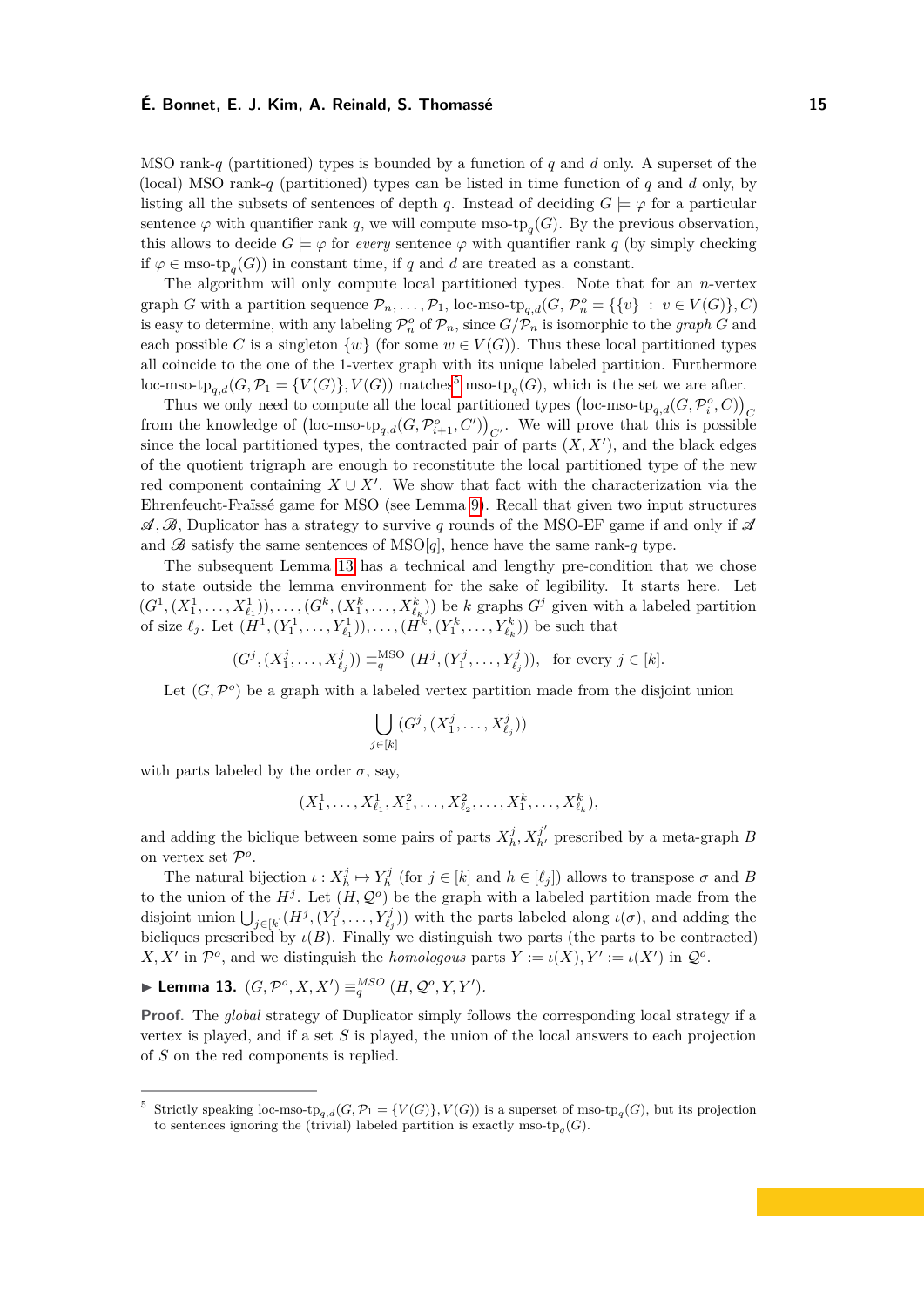More precisely, if Spoiler plays  $x_s \in X_h^j$  (or  $y_s \in Y_h^j$ ), then Duplicator answers  $y_s \in Y_h^j$ (resp.  $x_s \in X_h^j$ ) accordingly to her local strategy on  $(G^j, (X_1^j, \ldots, X_{\ell_j}^j)), (H^j, (Y_1^j, \ldots, Y_{\ell_j}^j)).$ Importantly we know that Duplicator replies a vertex of  $Y_h^j$  to a vertex of  $X_h^j$  played by Spoiler, since otherwise the *local* unary relation  $U_h$  over  $G^j$  contradicts the partial isomorphism ensured by  $(G^j, (X_1^j, \ldots, X_{\ell_j}^j)) \equiv_q^{\text{MSO}} (H^j, (Y_1^j, \ldots, Y_{\ell_j}^j))$ . (Duplicator also remembers that moves  $(x_s, y_s)$  have been added to the local *j*-th game, in case more moves are played there.) If Spoiler plays a set  $S_p \subseteq V(G)$ , Duplicator considers all the non-empty sets  $S_p \cap V(G^j)$ (for  $j \in [k]$ ) and replies  $T_p := \bigcup_j A_j$  where  $A_j$  is the local answer to  $S_p \cap V(G^j)$ . Duplicator builds similarly an answer  $T_p \subseteq V(H)$  to a move  $S_p \subseteq V(G)$  by Spoiler.

Since  $(G^j, (X^j_1, \ldots, X^j_{\ell_j})) \equiv_q^{\text{MSO}} (H^j, (Y^j_1, \ldots, Y^j_{\ell_j}))$ , the projection of the mapping  $x_s \mapsto$  $y_s$  (for *s* indexing the vertex moves) onto  $G^j$ ,  $H^j$  is a partial isomorphism between the two corresponding local structures. Since there is the same (black) graph  $B$  on the parts of  $\mathcal{P}$ , as  $\iota(B)$  on the parts of Q, there is an edge in *G* between  $x_s \in X_h^j$  and  $x_{s'} \in X_{h'}^{j'}$  if and only if there is an edge in *H* between  $y_s \in X_h^j$  and  $x_{s'} \in X_{h'}^{j'}$ . For every *s* and  $p, x_s \in S_p$  if and only if  $y_s \in T_p$  otherwise the moves  $(x_s, y_s)$  and  $(S_p \cap V(G^j), T_p \cap V(H^j))$ , played in some order, where  $x_s \in V(G^j)$  would make Duplicator lose the local *j*-th game. Finally since the parts *X, X'* and *Y, Y'* are homologous (under the bijection *ι*),  $x_s \in X$  (resp.  $x_s \in X'$ ) if and only if  $y_s \in Y$  (resp.  $y_s \in Y'$ ). Otherwise we already observed that  $(x_s, y_s)$  would have been a losing pair of moves for Duplicator in the corresponding local game. Thus the mapping  $x_s \mapsto y_s$  (for *s* indexing the vertex moves) is a partial isomorphism between  $(G, \mathcal{P}^o, X, X')$ and  $(H, \mathcal{Q}^o, Y, Y'$  $\bullet$ 

By Lemma [9,](#page-10-2) we have just established that the local partitioned type of a new red component  $C'$  obtained by the merge of two parts  $X, X'$  is function of the local partitioned type of every component  $C_1, \ldots, C_\ell$  ending up in  $C'$  after the contraction, the contracted pair  $(X, X')$ , and the transversal black edges (bicliques) linking some pairs of parts in two distinct  $C_i$ 's.

The crucial place where the upper bound *d* on the component twin-width comes into play is  $\left(\text{loc-mso-tp}_{q,d}(G,\mathcal{P}_{i+1}^o,C)\right)_{C'}$  to  $\left(\text{loc-mso-tp}_{q,d}(G,\mathcal{P}_{i}^o,C)\right)_{C}$ takes. Let  $Z \in \mathcal{P}_i$  be the result of the merge of the two parts  $X, X' \in \mathcal{P}_{i+1}$ . Since all the red components have size at most *d*, the set *Z* is in a red component with a set Q of at most *d*−1 other parts of  $\mathcal{P}_i$ . The black edges in  $G/\mathcal{P}_{i+1}$  on the vertex subset  $\mathcal{Q}' := \{X, X'\} \cup \mathcal{Q}$ , the pair of parts  $(X, X')$ , and the local partitioned type of each red component within  $\mathcal{Q}'$ , account for less than  $2^{d+1 \choose 2} (d+1) f(q)$  outcomes, for some function *f*. Thus the transition table giving the new local partitioned type can be precomputed in time depending only on *d* and *q*. (The red components of  $G/P_i$  not containing Z do not need an update.) Treating d and q as constant, the update takes constant time, and the overall algorithm,  $O(n)$  time.

If the partition sequence is not given with the input graph, we rely on an algorithm approximating rank-width [\[30\]](#page-26-4) to find the sequence. Our proof looks like the original one by Courcelle, Makowsky, Rotics [\[13\]](#page-25-0), except it does not need to use transductions to deal with the label-joins and relabelings of the clique-width expression. Instead everything is concentrated in Lemma [13,](#page-14-1) a statement similar to the Feferman-Vaught theorem [\[16\]](#page-25-1), which is invoked in [\[13\]](#page-25-0) to handle the disjoint union of two labeled graphs.

It is known that every MSO transduction of a class of bounded clique-width has itself bounded clique-width [\[12\]](#page-25-9). This fact alternatively follows from the above algorithm combined with the same arguments as used to show that any FO transduction of a class of bounded twin-width has bounded twin-width [\[8\]](#page-24-0).

**Extensions.** This approach can also be used to the solve optimization versions of MSO.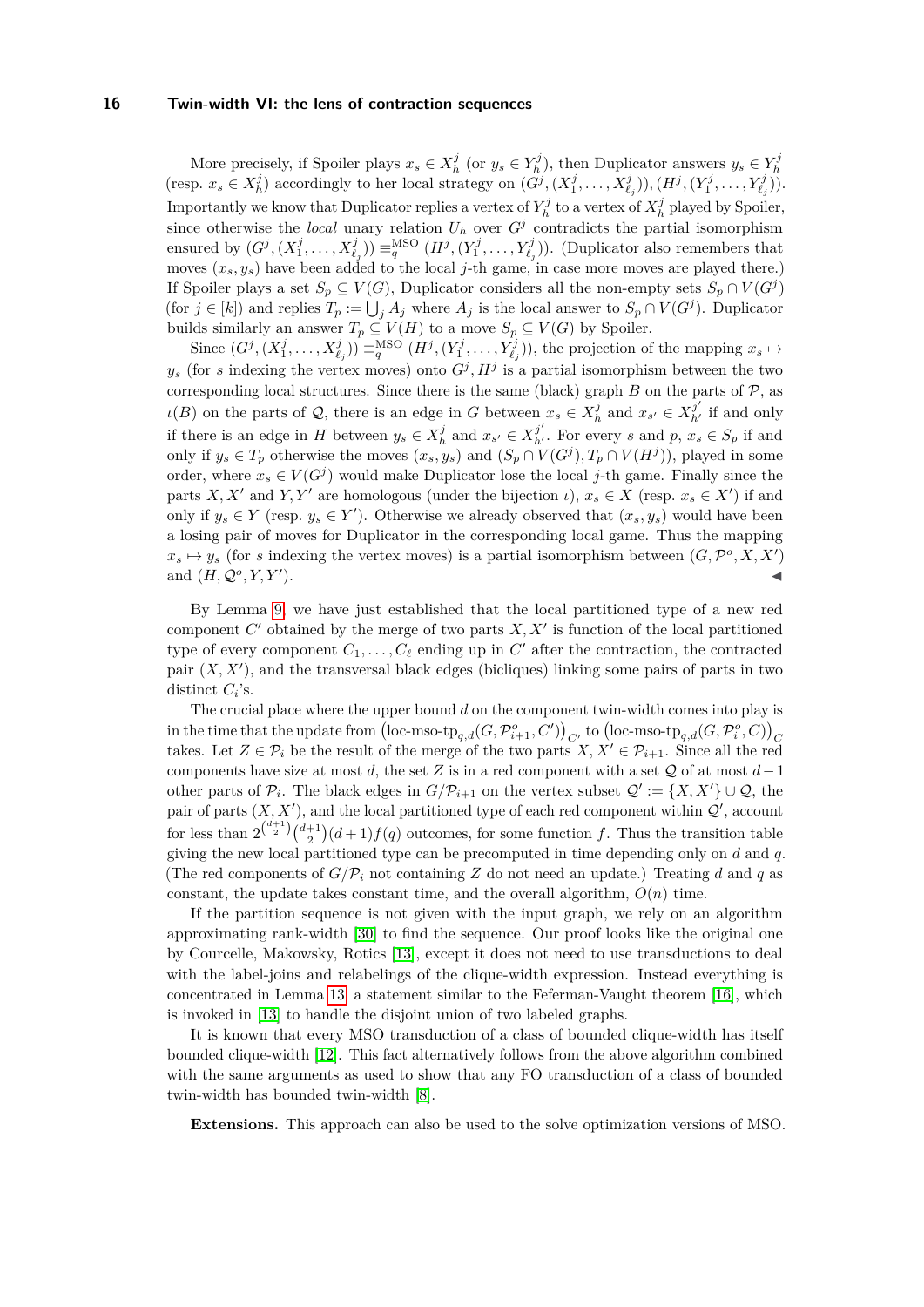Say, we want to maximize the size of a set  $S \subseteq V(G)$  such that  $G \models \psi(S)$  for some formula  $\psi(X)$  with one free set variable and quantifier rank *q*. We now consider the *local MSO rank-q partitioned (0,1)-type* (same as before but for formulas with one free set variable), or *local partitioned 1-type*, for short:

$$
\text{loc-mso-top}_{q,d}(G, \mathcal{P}^o, C, S) := \{ \varphi(X) \in \text{MSO}_{\{E, U_1, \ldots, U_d\}}[q] : S \subseteq C, (G[C], \mathcal{P}^o[C]) \models \varphi(S) \}.
$$

The number of distinct such types is again upperbounded by a function of *d* and *q* only, although *S* may be any subset on up to  $|V(G)|$  vertices. Thus, any fixed triple  $(G, \mathcal{P}^o, C)$  defines an equivalence relation  $S \sim S' \Leftrightarrow$  loc-mso-tp<sub>q,d</sub>( $G, \mathcal{P}^o, C, S$ ) = loc-mso-tp<sub>q,d</sub>( $G, \mathcal{P}^o, C, S'$ ) with  $g(d, q)$  classes for some computable function *g*. For every partitioned graph  $(G[C], \mathcal{P}^o[C])$ induced by a red component, we keep only one representative  $S_{\text{max}}^{\tau} \subseteq C$  per type  $\tau =$  $\text{loc-mso-tp}_{q,d}(G, \mathcal{P}^o, C, S_{\text{max}}^{\tau})$  such that for every  $S \subseteq C, S \sim S_{\text{max}}^{\tau}$  implies  $|S| \leqslant |S_{\text{max}}^{\tau}|$ . That is, for each local partitioned 1-type associated to  $(G, \mathcal{P}^o, C)$ , we keep a largest subset of *C* realizing that type.

The initialization is still straightforward. The updates merge maximum-cardinality vertex subsets each realizing some prescribed type, indeed producing a largest vertex subset for the resulting type. The proof follows again from Lemma [13,](#page-14-1) where one now adds a unary relation which may arbitrarily overlap with the partition  $\mathcal{P}^o$ .

Finally, any finitary logic for which Lemma [13](#page-14-1) still holds, like CMSO (i.e., MSO with additional modular counting predicates, interpreted as "the size of a set is *p* modulo *q*" for some fixed integers  $p, q$ , also admits a tractable model checking algorithm following the same arguments.

# **3.3 Simpler algorithm for a particular MSO**<sup>1</sup> **problem:** *q***-Coloring**

Like for tree-width and clique-width, one can design more practical algorithms for particular MSO-expressible problems, when the component twin-width is bounded, still utilizing the viewpoint of contraction sequences. This gives rise to a different dynamic-programming scheme than the one on tree-decompositions or on clique-width expressions. It comes naturally *positively-instance driven* [\[35\]](#page-26-5), that is, generating only positive subproblems. This is known to have significantly sped up some exact algorithms, as the computation of tree-width and tree-decompositions (see again the work of Tamaki [\[35\]](#page-26-5)). The approach by contraction sequences has other advantages that we will list after we give a particular example.

 $\triangleright$  **Theorem 14.** *Given an n-vertex graph G and a contraction sequence*  $G = G_n, \ldots, G_1$ *witnessing that its component twin-width is at most d, the q*-Coloring *problem can be solved in time*  $O((2^q - 1)^d d^2 n)$ *.* 

**Proof.** If  $C \subseteq V(G_i)$  is a red component, that is, a connected component in the red graph of  $G_i$ , we denote by  $C(G)$  the set  $\bigcup_{u \in C} u(G)$ . A *q*-coloring profile (or profile for short) of *C* is a function  $\gamma: V(C) \to 2^{[q]} \setminus \{\emptyset\}$  such that there is a proper *q*-coloring *c* of  $G[C(G)]$ satisfying, for every  $u \in C$ , that  $c(u(G)) = \gamma(u)$ . Thus  $\gamma$  gives the exact set of colors used by a (contracted) vertex of the red component. We will maintain for each red component *C* the complete set of profiles of *C*.

**Description of the algorithm.** Initially in  $G_n$ , there are *n* red components isomorphic to the 1-vertex graph. Thus for each  $u \in V(G)$ , we store the set of profiles  $\{u \mapsto \{1\}, u \mapsto$  $\{2\}, \ldots, u \mapsto \{q\}$ . This corresponds to the *q* ways a vertex can be colored. Eventually in *G*1, if there is a profile for the unique red component (again a 1-vertex graph), it means that *G* is *q*-colorable.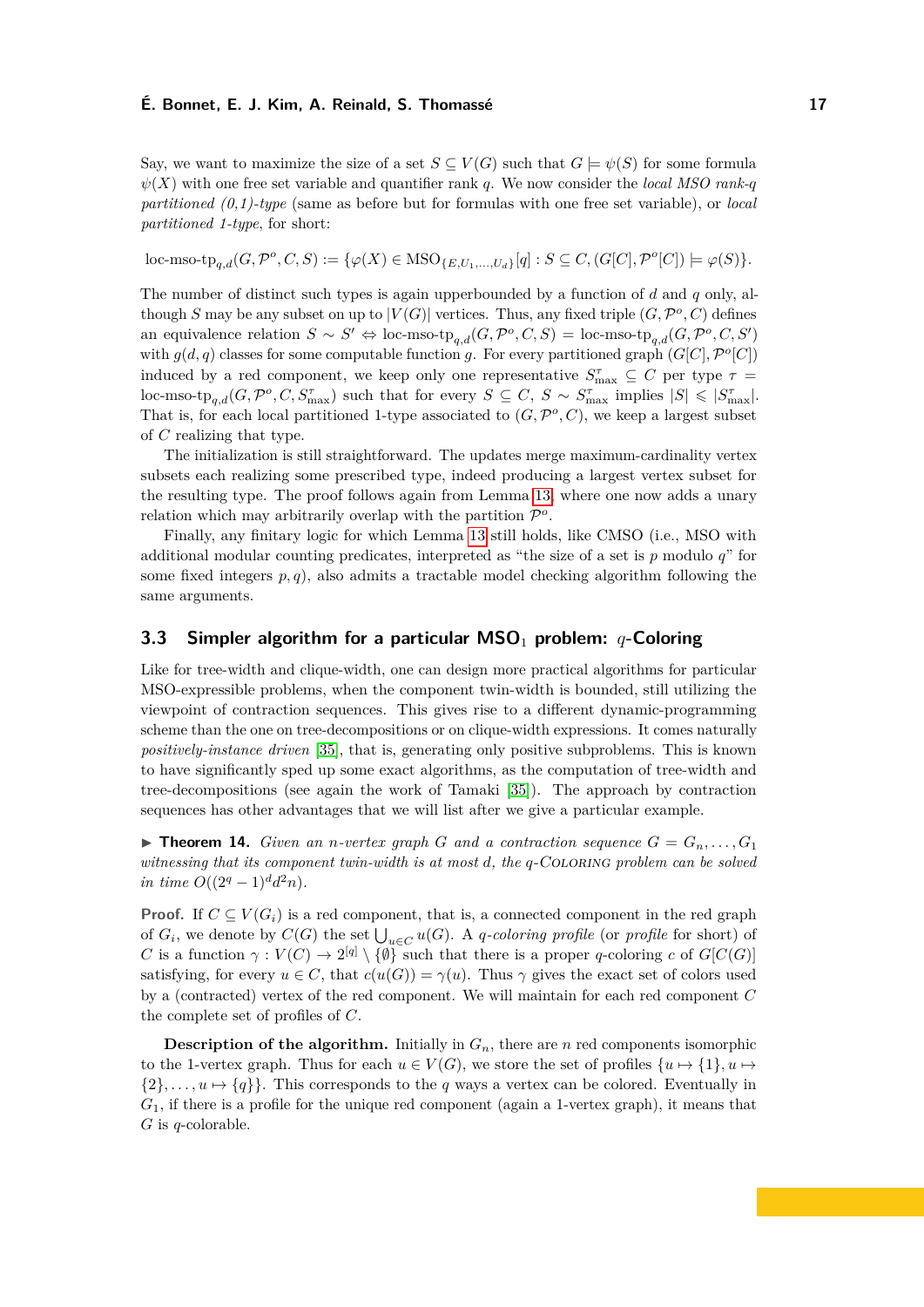We shall just update the profiles as the red components evolve. Let  $u, v$  be the vertices contracted into a vertex *z* when going from  $G_{i+1}$  to  $G_i$ . Let  $C$  be the red component of  $G_i$  contain- $\sup z$ , and  $C_1, \ldots C_{d'}$  be the red components in  $G_{i+1}$  such that  $C = \left( \bigcup_{j \in [d']} C_j \setminus \{u,v\} \right) \cup \{z\}.$ Since  $|C| \le d$ , it holds that  $|\bigcup_{j \in [d']} C_j| \le d+1$ , and in particular  $d' \le d+1$ . Say that  $u \in C_a$  and  $v \in C_b$ .

The update only consists of computing a set of profiles for *C* (and destroying the set of profiles of  $C_1, \ldots, C_{d'}$ . For every  $\gamma_1, \ldots, \gamma_{d'}$  in the profile set of  $C_1, \ldots, C_{d'}$ , respectively, we check in time  $O(d^2)$  is there is a black edge between a pair  $x \in C_j$ ,  $y \in C_{j'}$  with  $\gamma_j(x) \cap \gamma_{j'}(y) \neq \emptyset$ . If there is no such edge, we add the corresponding union profile  $\gamma$  to the profile set of C, i.e.,  $\gamma(z) = \gamma_a(u) \cup \gamma_b(v)$ , and  $\gamma(x) = \gamma_i(x)$  if  $x \neq z$  and  $x \in C_i$ . This finishes the description of the algorithm (see Figure [3\)](#page-17-0).

<span id="page-17-0"></span>

**Figure 3** Illustration of *q*-coloring profiles for  $q = 3$ , with 1 in red, 2 in blue, 3 in green, and update of the profiles when the two vertices in the dashed box are contracted. Example of a *q*-profile of *C*<sup>1</sup> (top-left), "compatible" set of profiles of *C*1*, C*2*, C*<sup>3</sup> (top-right) giving rise to a union profile of *C* (bottom-right), and "incompatible" set of profiles of  $C_1, C_2, C_3$  (bottom-left).

**Correctness and running time.** The correctness comes from the invariant that every red component is associated to its set of profiles. Indeed a black edge between  $x_y \in E(G_i)$ means that there is a biclique between  $x(G)$  and  $y(G)$ , thus these sets cannot use a shared color. The running time is as indicated since

$$
\prod_{j \in [d']} \# \text{profile}(C_j) \leqslant \prod_{j \in [d']} (2^q - 1)^{|C_j|} = (2^q - 1)^{\sum_{j \in [d']} |C_j|} = (2^q - 1)^{d+1},
$$

where  $\#profile(C_i)$  is the number of profiles of red component  $C_i$ . To actually compute a coloring, one can simply augment profiles with one representative coloring.

Advantages. Assuming the  $SETH<sup>6</sup>$  $SETH<sup>6</sup>$  $SETH<sup>6</sup>$  this new approach will for instance not improve the theoretically best algorithm for *q*-Coloring parameterized by clique-width, since Lampis

<span id="page-17-1"></span><sup>&</sup>lt;sup>6</sup> For Strong Exponential Time Hypothesis, the assumption that for every  $\varepsilon > 0$ , there is an integer *k* such that *n*-variable *k*-SAT cannot be solved in time  $(2 - \varepsilon)^n$  by a classical algorithm.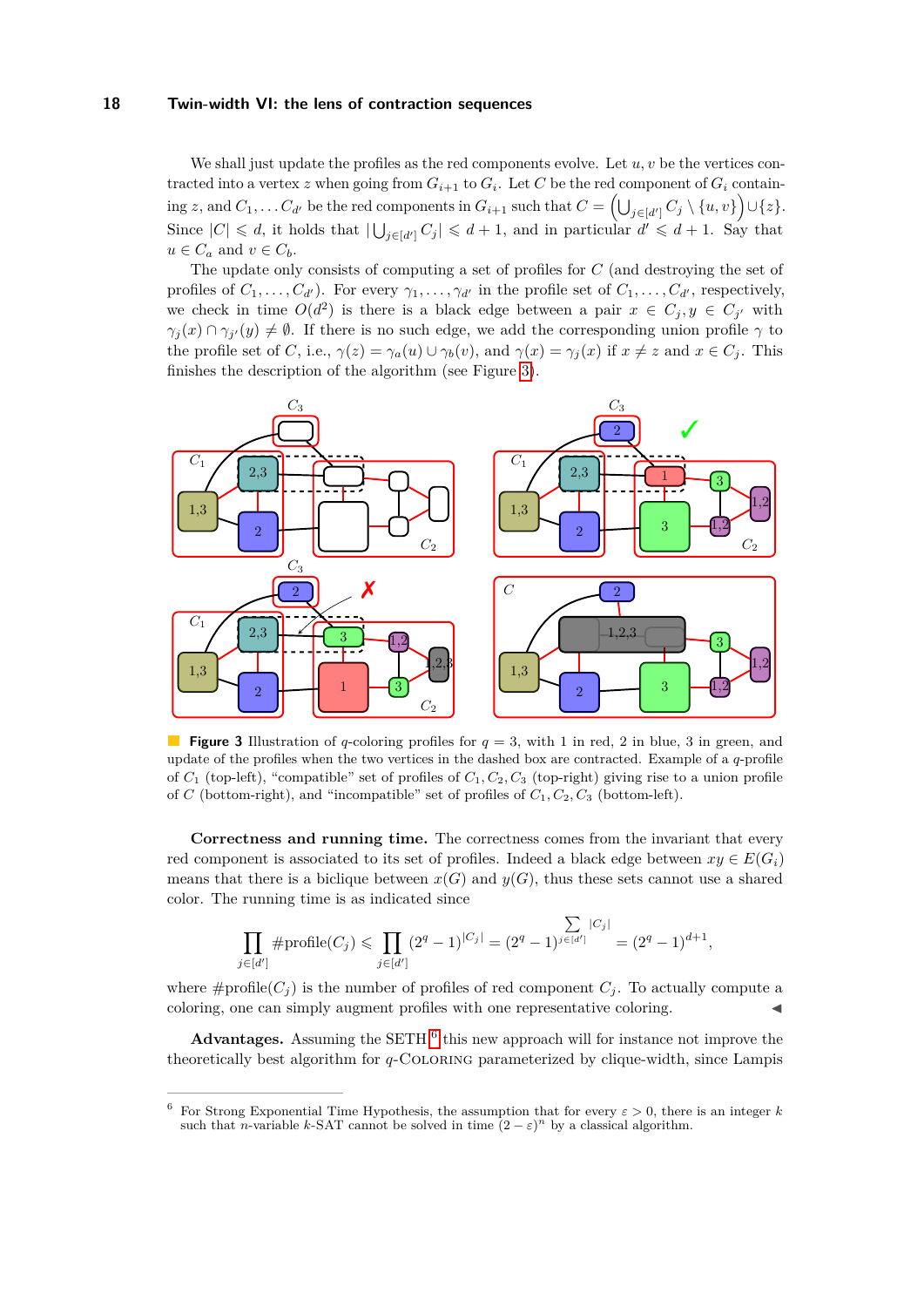showed that running time  $O<sup>*</sup>((2<sup>q</sup> – 2)<sup>cw</sup>)$  is achievable and essentially optimal [\[22\]](#page-25-13). However our algorithm presents some practical advantages.

The first remarkable feature is its simplicity. Contrary to dynamic programming on clique-width expressions, which has to deal with unions, joins, and relabelings (or treedecompositions with their forget, introduce, and join internal nodes), we have only one operation to handle: the contraction of two vertices, where all optimization efforts can be invested. We have only  $n-1$  operations in total, while tree-decompositions and clique-width parse trees typically have  $O(n)$  nodes, incurring a multiplicative overhead.

We do not maintain partial solutions that turn out to be locally infeasible. When a red component *C* has at least one profile, we know that  $G[C(G)]$  is *q*-colorable. On the contrary, in the usual algorithm parameterized by clique-width, a join between two labels sharing at least one color can happen long after the corresponding vertices were introduced. This causes to maintain a lot of unnecessary partial solutions.

# <span id="page-18-0"></span>**4 Oriented twin-width**

Oriented twin-width is "fairer" than twin-width in the following sense: In the partition sequence, when merging two parts *X*, *Y* of  $\mathcal{P}_{i+1}$  to form  $\mathcal{P}_i$ , the only red arcs of  $D_i$  that are created are directed from  $X \cup Y$ . Indeed, if *Z* is homogeneous to *X* and to *Y*, it is also homogeneous to  $X \cup Y$ . Thus any error due to a contraction is only attributed to the contracted vertices and does not wildly spread to their neighbors. This locality of error makes one's life much easier when designing partition sequences. Let us illustrate why.

Given a graph *G* and two non necessarily adjacent vertices  $x, y$ , we denote by  $G/\{x, y\}$ the graph obtained by contracting  $x, y$  into one vertex  $\{x, y\}$  and joining it to all neighbors of x and y in G. We say that a class C of graphs is *d*-contractible if for every graph  $G$  of C there are two vertices x, y such that  $G/\{x, y\}$  is also in C and is such that the degree of  $\{x, y\}$  in the resulting graph is at most *d*. For instance the following lemma due to Norine et al. [\[29\]](#page-26-6) implies that  $K_t$ -minor free graphs are  $2^{\tilde{O}(t)}$ -contractible, where  $\tilde{O}(t) = O(t) \log^k(t)$ for some fixed *k*.

 $\blacktriangleright$  **Lemma 15** (Lemma 2.2. in [\[29\]](#page-26-6)). Let G be a  $K_t$ -minor free graph, for some integer  $t \geq 3$ . *Then there are two vertices*  $u, v \in V(G)$ , both of degree  $2^{\tilde{O}(t)}$ , that are either false twins or *adjacent.*

Moreover, by a direct application of the discharging method, Kotzig [\[21\]](#page-25-14) could show that planar graphs are 9-contractible (and the bound is attained by the so-called *stellated icosahedron*).

▶ **Lemma 16.** *For every integer d, every d-contractible class of graphs* C *has oriented twin-width at most d.*

**Proof.** Let *G* be a graph on *n* vertices in *C* and *x, y* two vertices such that  $G/\{x, y\}$  is in *C* and  $\{x, y\}$  has degree at most *d*. To start the partition sequence, consider  $\mathcal{P}_{n-1}$  consisting of singletons and part  $\{x, y\}$ . Note that the only red arcs created by the contraction stem from {*x, y*}, yielding out-degree at most *d* in *Dn*−<sup>1</sup> (recall Section [2.2\)](#page-6-1). We inductively iterate the argument on  $G/\{x, y\}$  to form a partition sequence in which every vertex in  $D_i$  has out-degree at most  $d$ .

In particular,  $K_t$ -minor free graphs have oriented twin-width  $2^{\tilde{O}(t)}$ , and planar graphs have oriented twin-width at most 9.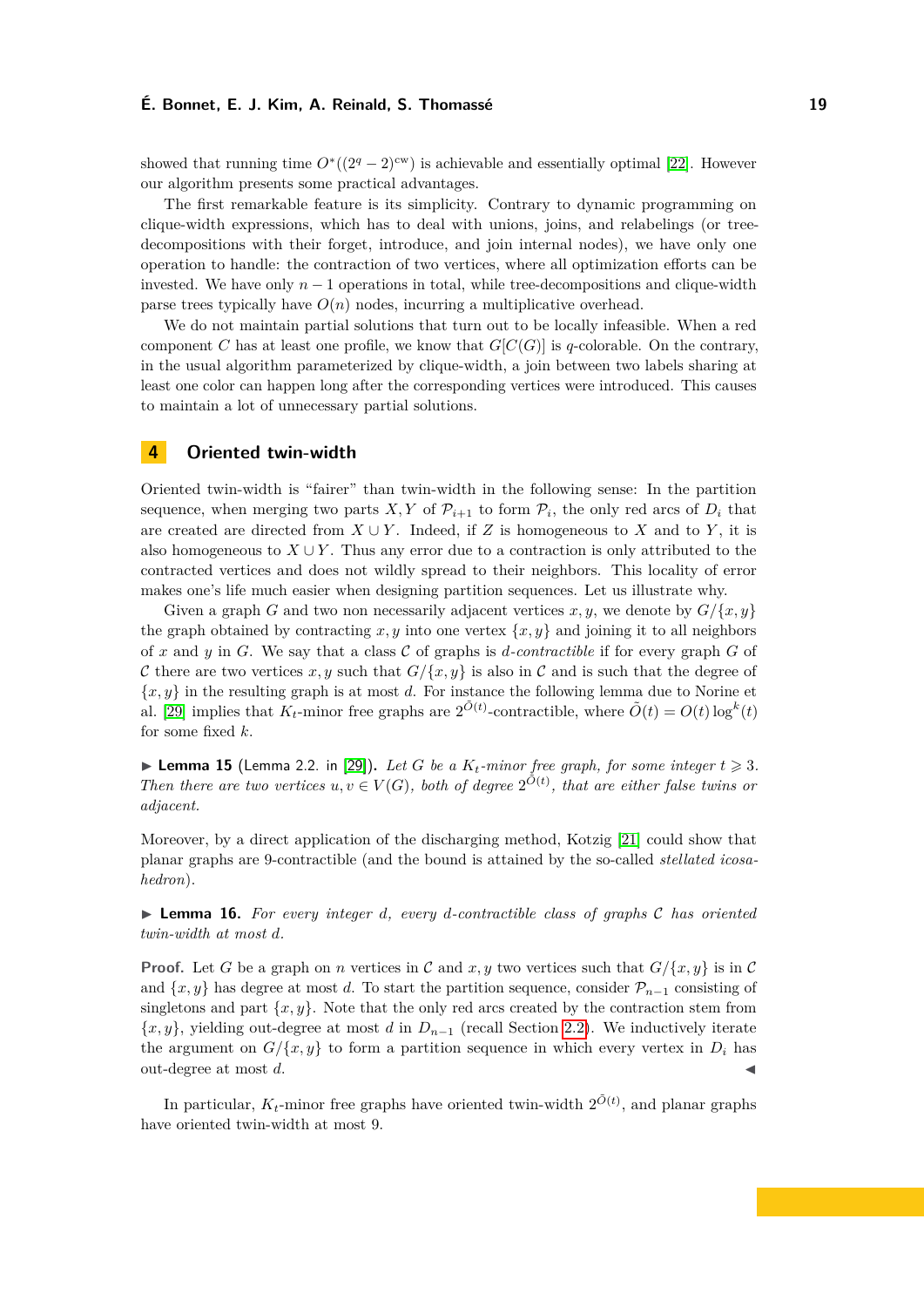Is bounded oriented twin-width a new notion? Surprisingly, the answer turns out to be negative. This is quite fortunate since it allows for more flexibility when looking for contraction sequences: One may just worry about the red out-degree. In contrast with the easy arguments above, the original proof that proper minor-closed classes have bounded twin-width [\[8\]](#page-24-0) is quite tedious, involving a carefully chosen depth-first-search tree. Up to our knowledge, no classic result on minor-closed classes directly implies bounded twin-width.

#### <span id="page-19-1"></span>▶ **Theorem 17.** *Oriented twin-width and twin-width are functionally equivalent.*

**Proof.** We already observed that a class with twin-width *d* has a fortiori oriented twin-width as most *d*. Moreover mixed value and twin-width are functionally equivalent for graphs by Theorem [6.](#page-8-0) Thus to show that

- **1.** twin-width,
- **2.** oriented twin-width,
- **3.** mixed value

are all functionally equivalent, we just need to argue that bounded oriented twin-width implies bounded mixed value. Actually this is similar to the proof that bounded twin-width implies bounded mixed value, which is done in [\[8\]](#page-24-0). We reproduce the arguments here for completeness.

We show the contrapositive. Let G be a graph with mixed value greater than  $2d + 2$ , hence such that every adjacency matrix of *G* has a  $2d + 2$ -mixed minor. Fix a partition sequence  $S = \mathcal{P}_n, \ldots, \mathcal{P}_1$  of *G*. Let  $\sigma$  be a vertex ordering compatible with *S*. Let  $\mathcal{D} =$  $(\mathcal{R} = \{R_1, \ldots, R_{2d+2}\}, \mathcal{C} = \{C_1, \ldots, C_{2d+2}\})$  be a  $2d+2$ -mixed minor of  $M := Adj_{\sigma}(G)$ . By design, the partition sequence  $S$  defines a symmetric division sequence over  $M$  since when merging two subsets of vertices, one can contract (simultaneously) the corresponding columns and the corresponding rows.

Recall that the vertices of the red directed graphs  $D_i$  are subsets of vertices of *G*. Let  $\ell$ be the maximum index such that a vertex of  $D_{\ell}$  fully contains a part P of D. Without loss of generality, we may assume that *P* is a column part, thus  $P = C_i$  for some  $j \in [2d + 2]$ . As there is a corner in every cell  $M[R_i, C_j]$  with  $i \in [2d + 2]$ , there is in particular at least one *row*  $r_i$  in each  $R_i$  such that  $M[r_i, C_j]$  contains two distinct values. In  $D_{\ell}$ , the  $d+1$  vertices  $v_1, v_3, \ldots, v_{2d+1}$  respectively corresponding to rows  $r_1, r_3, \ldots, r_{2d+1}$  are all in different parts, except possibly one pair  $v_{2h-1}, v_{2h+1}$ . Indeed as we performed a symmetric division sequence on *M*, and stopped the first time a part of the  $2d + 2$ -mixed minor *D* was contained in a part of the sequence, there is at most one part  $R_h$  that is contained in a part of  $\mathcal{P}_{\ell}$ . (One may observe that  $D$  need not be symmetric, so  $h$  is not necessarily equal to  $j$ .) Thus the vertex of  $D_{\ell}$  corresponding to  $C_j$  is the source of at least *d* red arcs. Therefore *G* has oriented twin-width at least  $d$ .

Note that our proof of Theorem [17](#page-19-1) shows that  $otww(\mathcal{C}) \leq \text{tww}(\mathcal{C}) \leq \exp(\exp(O(\text{otww}(\mathcal{C})))$ . It would be interesting to improve the bound given by the second inequality and/or to complement it by a lower bound. As a consequence, *d*-contractible classes have twin-width  $2^{2^{O(d)}}$ , and  $K_t$ -minor free graphs have twin-width  $2^{2^{2^{\tilde{O}(t)}}}$ .

# <span id="page-19-0"></span>**5 Partial contraction sequences to a target class**

In this section, we present a couple of FO model-checking algorithms based on partial contraction sequences. It consists of pipelining the algorithm of [\[8\]](#page-24-0) with other elements of the meta-algorithmic toolbox.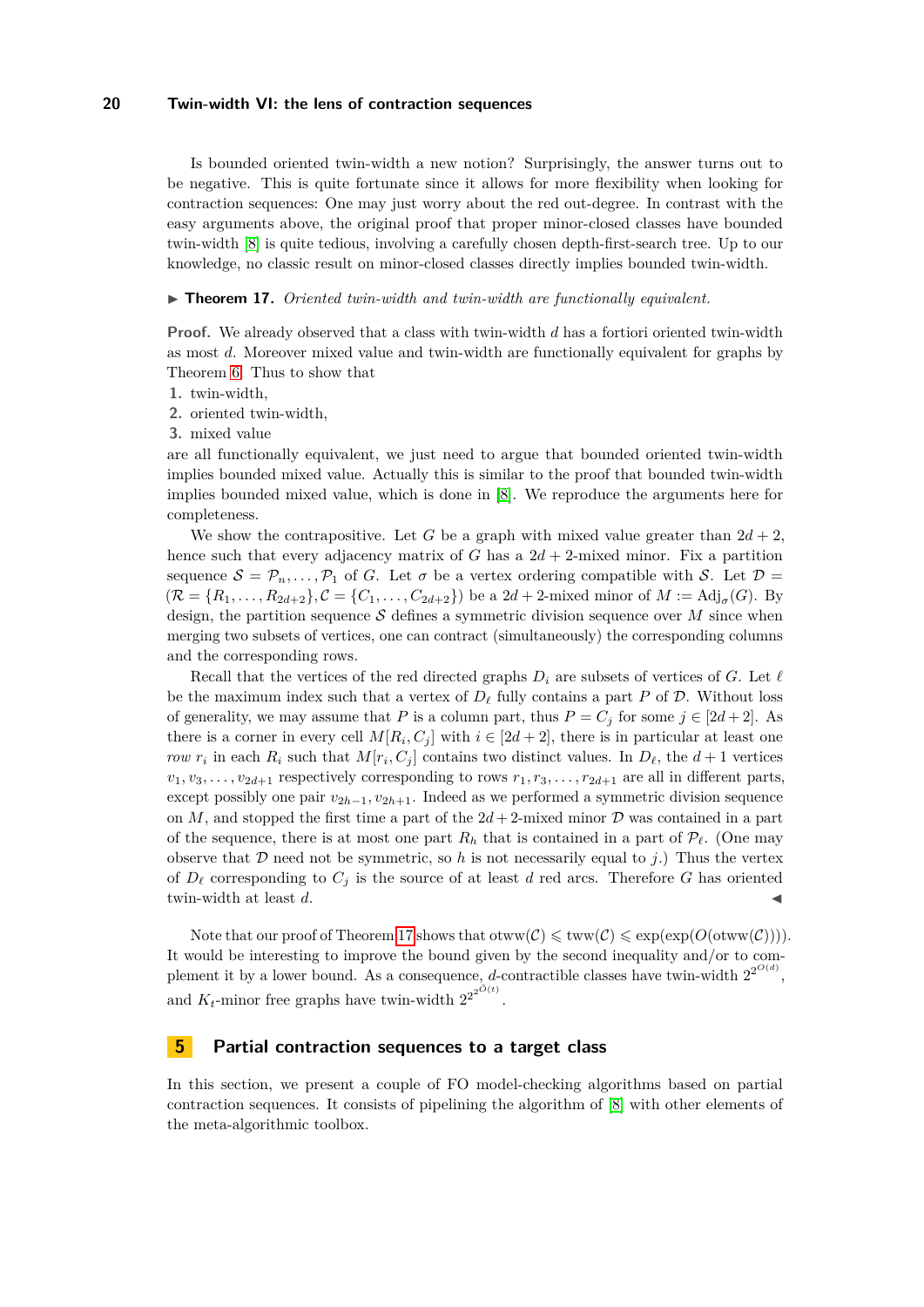**Partial sequences.** For two non-negative integers  $d, \Delta$ , let  $\mathcal{D}_{d,\Delta}$  be the class of graphs admitting a partial *d*-sequence to a trigraph of total degree at most  $\Delta$ . A class  $\mathcal C$  is said to be *collapsible to bounded degree* if there are two integers *d, ∆* such that C is included in  $\mathcal{D}_{d,\Delta}$ . For a non-negative integer *d* and a non-decreasing function  $f : \mathbb{N} \to \mathbb{N}$ , let  $\mathcal{E}_{d,f}$  be the class of graphs admitting a partial *d*-sequence to a trigraph whose total graph has expansion bounded by *f*. We refer the reader to Section [2.4](#page-8-1) for the definition of expansion. A class C is said *collapsible to bounded expansion* if there is an integer *d* and a function  $f : \mathbb{N} \to \mathbb{N}$ such that C is included in  $\mathcal{E}_{d,f}$ . Similarly we may say that a class C is *collapsible to class* C' if there is an integer *d* such that every graph  $G \in \mathcal{C}$  has a partial *d*-sequence to a trigraph whose total graph is in  $\mathcal{C}'$ .

**The FO model checking algorithm in [\[8\]](#page-24-0).** We will not need a full description of the algorithm. It is enough to recall the following. Let  $G_n, \ldots, G_1$  be a contraction sequence of *G*, and  $\mathcal{P}_n, \ldots, \mathcal{P}_1$  the corresponding partition sequence. Like the algorithm presented in this paper for MSO model checking in Section [3.2,](#page-13-0) we maintain the *local theory* of sentences of quantifier rank  $q$  rooted at each vertex  $u$  of each trigraph  $G_i$  of the sequence. In the case of bounded component twin-width, the *local theory* was naturally limited to the red component of *u*. Now that the red graphs can have arbitrary large components, the *local theory* is limited to vertices at distance less than  $3<sup>q</sup>$  from *u* in the red graph of  $G_i$ . Since the red degree is assumed to be bounded by *d*, this represents a set, say,  $S_{q,d}(u)$  of less than  $d^{3^q}$ vertices.

In [\[8\]](#page-24-0) the *local theory* is not materialized by types but by a tree (called *reduced morphismtree*), denoted here by  $\mathcal{T}_{q,d}(u)$ , of depth *q* and total size function of *q* only, containing all the *possible games* in the partitioned graph  $(G, \mathcal{P}_i)[\bigcup_{v \in S_{q,d}(u)} v(G)]$  up to *equivalent moves*. More precisely, the root of  $\mathcal{T}_{q,d}(u)$  is labeled by the empty sequence, and every child adds a new vertex of  $\bigcup_{v \in S_q, d(u)} v(G)$  (new move) to the current sequence (branch from the root to the current node). At this stage, it is not determined yet if a move is played by ∃ or ∀ player. One can define by induction what two *equivalent moves* are. At the level of leaves (depth *q*) two equivalent moves are siblings defining the same induced substructures in  $(G, \mathcal{P}_i)[\bigcup_{v \in S_q(u)} v(G)]$  (with equality). Then two sibling internal nodes are equivalent if there is a bijection between their children such that the paired children would be equivalent if they had the same parent.

Initially, the tree  $\mathcal{T}_{q,d}(v)$  for each vertex  $v \in V(G_n) = V(G)$  is easy to compute: it is a path of length *q* where the only possible move is *v*. The tree  $\mathcal{T}_{q,d}(u)$  when *u* is the unique vertex of  $G_1$  is enough to decide  $G \models \varphi$  for every sentence  $\varphi$  with quantifier rank *k*. Indeed such sentence can be effectively rewritten as a prenex<sup>[7](#page-20-0)</sup> sentence of depth  $q := \text{Lower}(k + \log^* k + 3)$  [\[32,](#page-26-7) Theorem 2.2 and inequalities (32)]. As usual the crux of the algorithm is how to update the trees  $\mathcal{T}_{q,d}(u)$  after one contraction is performed. Per tree, this takes time function of *q* and *d* only, while at most  $d^{3^q}$  trees may require an update after one contraction; hence the overall running time of  $f(d, q)n$  for some computable function  $f$ . We will however not need to detail how the update is done.

**Algorithms based on partial sequences.** We first observe that we can pipeline the FO model checking algorithm on graphs given with a (complete) *O*(1)-sequence, developed in [\[8\]](#page-24-0), with Gaifman's locality theorem. Thus, given a corresponding partial sequence, FO model checking is FPT on collapsible classes to bounded degree. We recall Gaifman's locality theorem. An *r-local formula* with one free variable is a formula  $\phi(x)$  such that  $\forall \mathcal{A}, a$ :

<span id="page-20-0"></span><sup>7</sup> A prenex formula or sentence has all its quantifiers as a prefix, followed by a quantifier-free formula.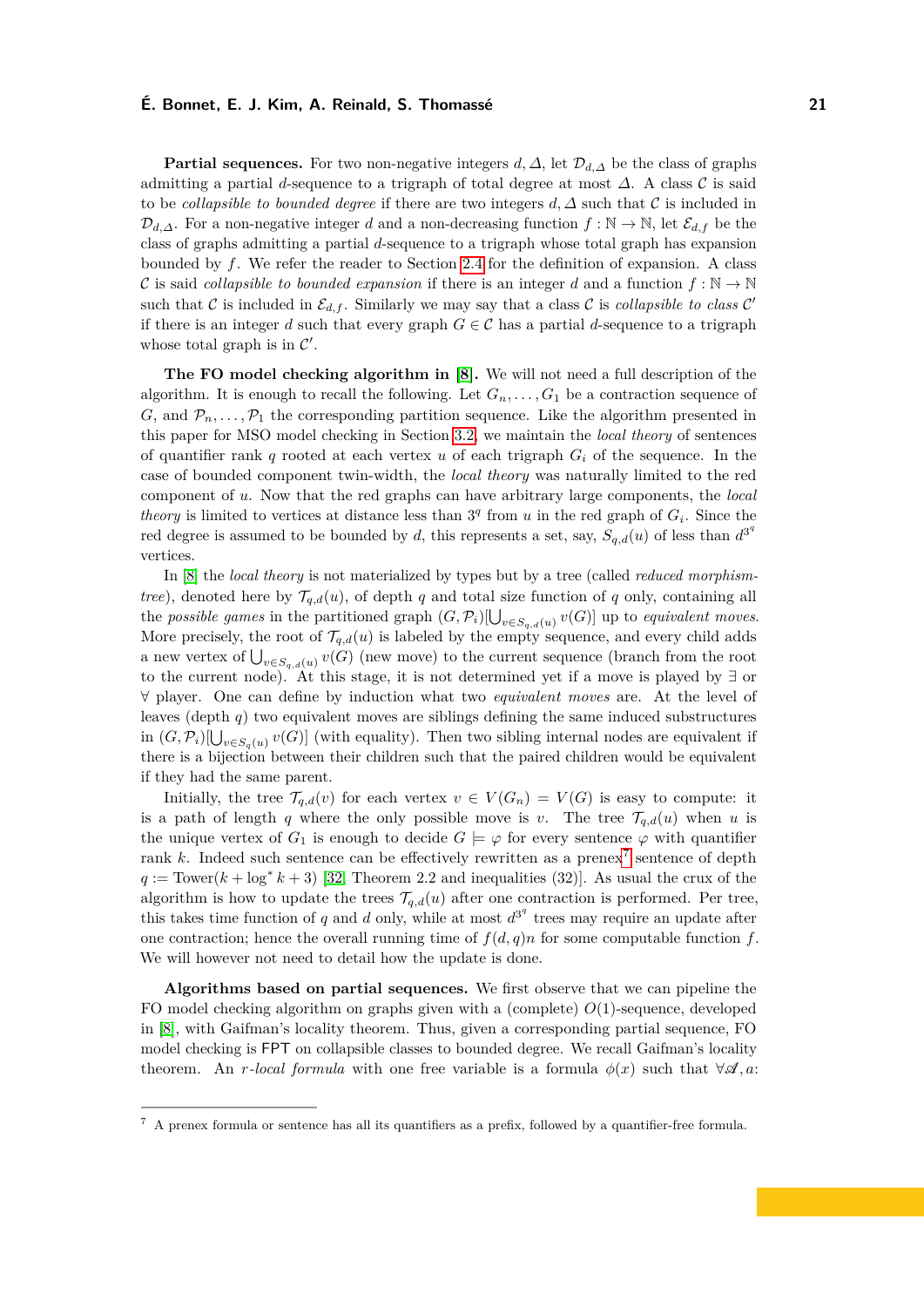$\mathscr{A} \models \phi(a)$  if and only if  $\mathscr{A}[N^r_{\mathscr{A}}[a]] \models \phi(a)$ , where  $N^r_{\mathscr{A}}[a]$  is the *r*-neighborhood of *a*, that is, the set of elements at distance at most  $r$  from  $a$  in the Gaifman graph of  $\mathscr A$ .

<span id="page-21-0"></span>▶ **Theorem 18** (Gaifman's Locality Theorem [\[17\]](#page-25-15))**.** *For every positive integer q, there are computable integers*  $k$  *and*  $r$  *such that every FO sentence*  $\varphi$  *with quantifier rank*  $q$  *is equivalent to a Boolean combination of sentences of the form*

$$
\exists x_1 \dots \exists x_k \bigwedge_{1 \leq i < j \leq k} d(x_i, x_j) > 2r \land \bigwedge_{1 \leq i \leq k} \phi(x_i)
$$

*where*  $\phi(x)$  *is an r-local formula.* 

In the previous statement,  $d(x_i, x_j) > 2r$  is a short-hand for the fact that there is no path of length at most  $2r$  between  $x_i$  and  $x_j$ .

<span id="page-21-1"></span>▶ **Theorem 19.** *Given*  $G \in \mathcal{D}_{d,\Delta}$  *with a partial sequence*  $G = G_n, \ldots, G_s$  *such that*  $G_s$ *has total degree*  $\Delta$ *, and a sentence*  $\varphi \in FO_E[k]$ *, one can decide whether*  $G \models \varphi$  *in time*  $f(d, \Delta, k)n$  *for some computable function*  $f$ *.* 

**Proof.** We run the algorithm of [\[8\]](#page-24-0) on the partial sequence  $G_n, \ldots, G_s$  with a small nuance. When the total degree of a vertex  $u \in V(G_i)$  becomes at most  $\Delta$ , we turn all its black incident edges into red. We denote this new trigraph  $G'_{i}$  and proceed to the next contraction on  $G'_{i}$  (not  $G_{i}$ ). By that process, the red degree may exceed  $d$  but remains bounded by  $d + \Delta$  (in the extreme case when  $\Delta$  black edges were turned red). We thus maintain trees  $\mathcal{T}_{q,d+\Delta}(u)$ , with *q* function of *k* as given in Theorem [18.](#page-21-0) When we reach the trigraph  $G'_{s}$ , by design all its edges are red, since its total degree is at most *∆*. We may therefore interpret  $G'_{s}$  as a mere graph. Up to this point the algorithm takes time  $g(d, \Delta, q)(n - s)$  for some computable function *g*.

To apply Gaifman's locality theorem directly, we adopt the partition viewpoint on the contraction sequence. Recall that there is a partial partition sequence  $\mathcal{P}_n, \ldots, \mathcal{P}_s$ corresponding to the partial trigraph sequence  $G_n, \ldots, G_s$ . We consider the structure  $\mathscr{A} := (G, \mathcal{P}_s, D) := \{ ab \ : \ a \in u(G), b \in v(G), uv \in R(G_s') \}$ . We add the "dummy" graph *D* so that the Gaifman graph of  $\mathscr A$  is simply a blow-up of the Gaifman graph of  $G'_s$ . We apply Theorem [18](#page-21-0) with  $r = 3<sup>q</sup>$  on FO<sub>E</sub>,∼<sub>*,D*</sub> sentences that are *not* using the relation *D*. The tree  $\mathcal{T}_{q,d+\Delta}(u)$  for every  $u \in V(G_s')$  allows us to determine every such *r*-local sentence  $\phi(x)$  of quantifier rank at most *q*. We can therefore mark the vertices  $u \in V(G'_{s})$  such that  $\phi(a)$  holds for at least one vertex  $a \in u(G)$ . This takes time linear in *s*. We conclude as in the FO model-checking algorithm for bounded-degree structures of Seese [\[34\]](#page-26-8), by observing that finding a 2*r*-scattered set of size  $k$  (i.e.,  $k$  vertices pairwise at distance more than  $2r$ ) among the marked vertices in the graph  $G'_{s}$  can be done in time  $h(k, r)s$  for some computable function  $h$  (with a bounded search tree). Hence the overall running time.  $\triangleleft$ 

Typical graphs collapsible to bounded degree –but of unbounded twin-width and unbounded degree– are blow-ups (replace every vertex by a clique module of arbitrary size) of bounded-degree graphs; and more generally any modular decomposition where all the modules have bounded twin-width, while the core has bounded degree. We believe that Theorem [19](#page-21-1) should hold more generally for collapsible classes to bounded expansion. We will only show the result for *existential* first-order sentences.

▶ **Theorem 20.** *Given*  $G \in \mathcal{E}_{d,g}$  *with a partial sequence*  $G = G_n, \ldots, G_s$  *such that the total graph of*  $G_s$  *has expansion g,* and a sentence  $\varphi = \exists x_1 \exists x_2 \dots \exists x_q \psi \in \exists FO_E[q]$  with  $\psi$  *a* quantifier-free formula, one can decide whether  $G \models \varphi$  in time  $f(d, g, q)n$  for some *computable function f.*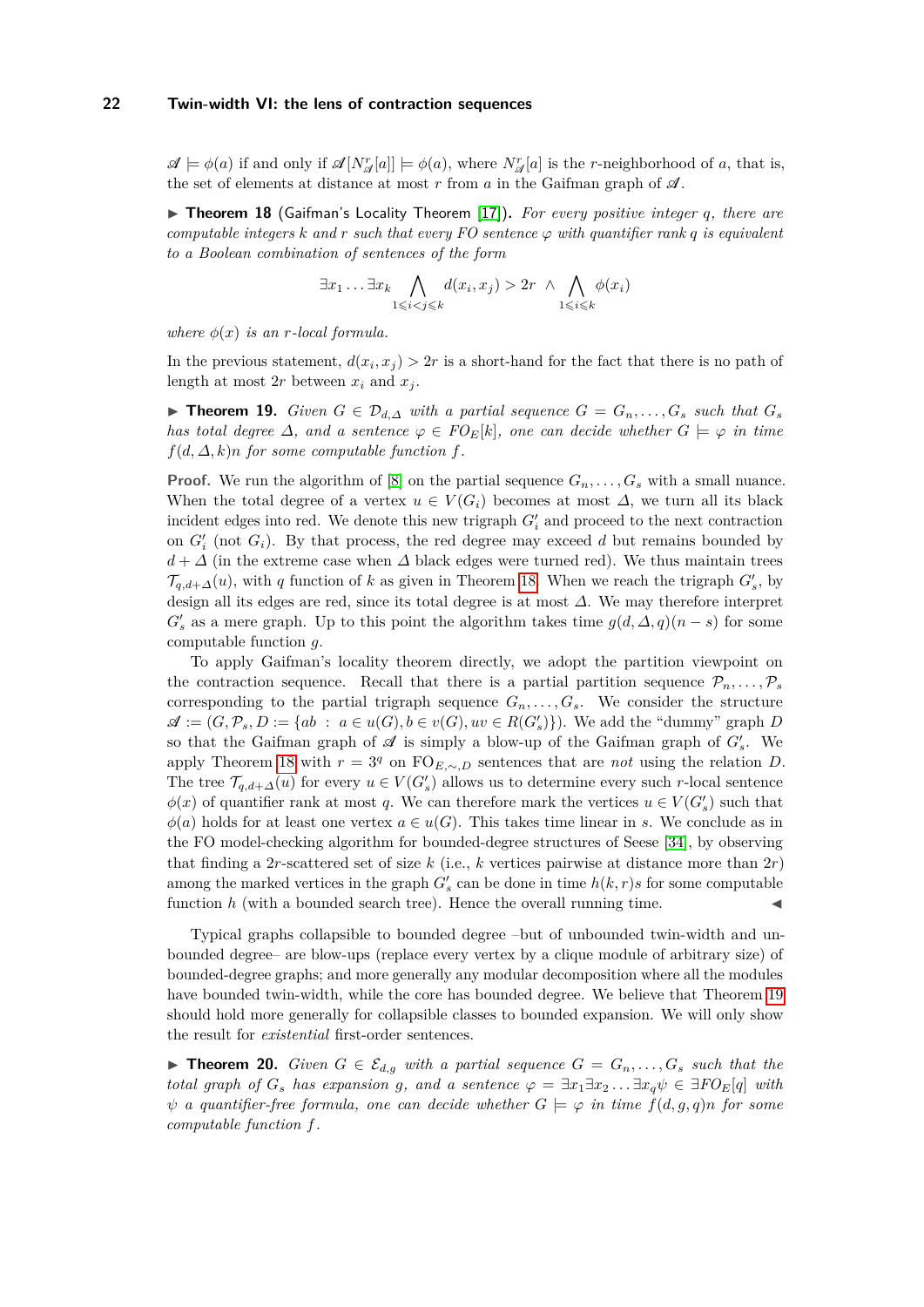**Proof.** We run the algorithm of [\[8\]](#page-24-0) on the partial sequence  $G_n, \ldots, G_s$ . When we reach  $G_s$ we compute a *low tree-depth cover*  $X_1, \ldots, X_h$  of the total graph  $G'_s$  of  $G_s$  with parameters  $h, f = f(\mathcal{E}_{d,g})$  such that, we recall,  $G'_{s}[X_j]$  has tree-depth at most *q* for every  $j \in [h]$ , every subset of  $V(G'_{s})$  of size at most *q* is fully contained in at least one  $X_{j}$ , and  $h = f(k)$  Theorem [7.](#page-9-0) As  $G'_{s}[X_j]$  has tree-depth at most *q* for every  $j \in [h]$ , it has twin-width bounded by a function of q, and a (complete)  $f'(q)$ -sequence can be found in polynomial time for some function  $f'$ . For every  $j \in [h]$ , we perform the following *run*. We trim all the trees  $\mathcal{T}_{q,d}(u)$  with  $u \in V(G_s)$ by deleting every move that is not in  $X_i$  (and its subtree). We resume the algorithm of [\[5\]](#page-24-1) with the *trigraph*  $G_s[X_j]$  and the twin-width bound set to  $f'(q)$ .

If  $G \models \varphi$  indeed holds, let  $X_j$  be such that  $G'_s[X_j]$  contains  $q$  vertices  $(v_1, \ldots, v_q)$  such that  $G \models \psi(v_1, \ldots, v_q)$  (recall that  $\varphi$  is existential). The corresponding runs detects a solution. If  $G \models \varphi$  does not hold, every run is negative. The claimed overall running time is easy to derive.

Theorem [19](#page-21-1) tackles more general graph classes than the FO model-checking algorithm of [\[5\]](#page-24-1), combining the features of graphs with bounded twin-width and of sparse graphs. The interest of such algorithms might also be in easing the computation of the (partial) sequence. It is still unknown if there is an approximation algorithm outputting  $f(d)$ -sequences for graphs of twin-width at most *d*, in say, fixed-parameter time. A reason why this may be a delicate issue is that *Ω*(log *n*)-subdivisions of *n*-vertex graphs have bounded twin-width, while *o*(log *n*)-subdivisions do not [\[5\]](#page-24-1). However *Ω*(log *n*)-subdivisions are trivially collapsible to bounded expansion, and easily shown collapsible to bounded degree.

# <span id="page-22-0"></span>**6 Spanning twin-width**

Let  $\leq$  be a partial order on a set *X*. When  $x \leq y$ , we say that *x* is an *ancestor* of *y*, that *y* is a *descendant* of *x*, and that *x*, *y* are *comparable*. A *forest order*  $\prec$  on *X* is a partial order such that whenever  $x, y \leq z$ , then  $x, y$  are comparable. A *tree order* is a forest order with a minimum element. We write  $x \prec^c y$  when  $x \prec y$  and there is no *z* such that  $x \prec z \prec y$ . The binary relation  $(X, \prec^c)$  is the *Hasse diagram* of  $\prec$ . Notice that the Hasse diagram of a tree order is a directed tree.

Let *G* be a connected graph. A tree order  $\preccurlyeq$  on  $V(G)$  is *compatible with G* if *uv* is an edge of *G* whenever  $u \prec^c v$ . Put in another way, a tree order compatible with *G* can be seen as the transitive closure of some oriented rooted spanning tree of *G*.

Adding a tree order to a graph can help to design partition sequences. For instance, the key ingredient in the proof of [\[8\]](#page-24-0) that minor-closed classes have bounded twin-width lies in the fact that if *G* is  $K_t$ -minor free, then it has a tree order  $\preccurlyeq$  (a kind of Lex-DFS) such that  $(G, \preccurlyeq)$  seen as a binary structure has bounded twin-width. This is one appealing feature of twin-width: One often has to guess which additional information will guide the sequence. Here the tree order can be seen as an intermediate step between the mere graph *G* and the full partition sequence.

In order to refine the landscape between bounded tree-width and bounded twin-width, a natural candidate is the *spanning twin-width* of a connected graph *G*, defined as the minimum twin-width of  $(G, \preccurlyeq)$  taken over all tree orders  $\preccurlyeq$  compatible with *G*. We extend the notion to disconnected graphs by taking the maximum over all connected components. Observe that this parameter is not monotone. Indeed the spanning twin-width of a subgraph (even induced) can be larger than the one of the host graph. Nevertheless for monotone classes, it exactly captures classes excluding a minor.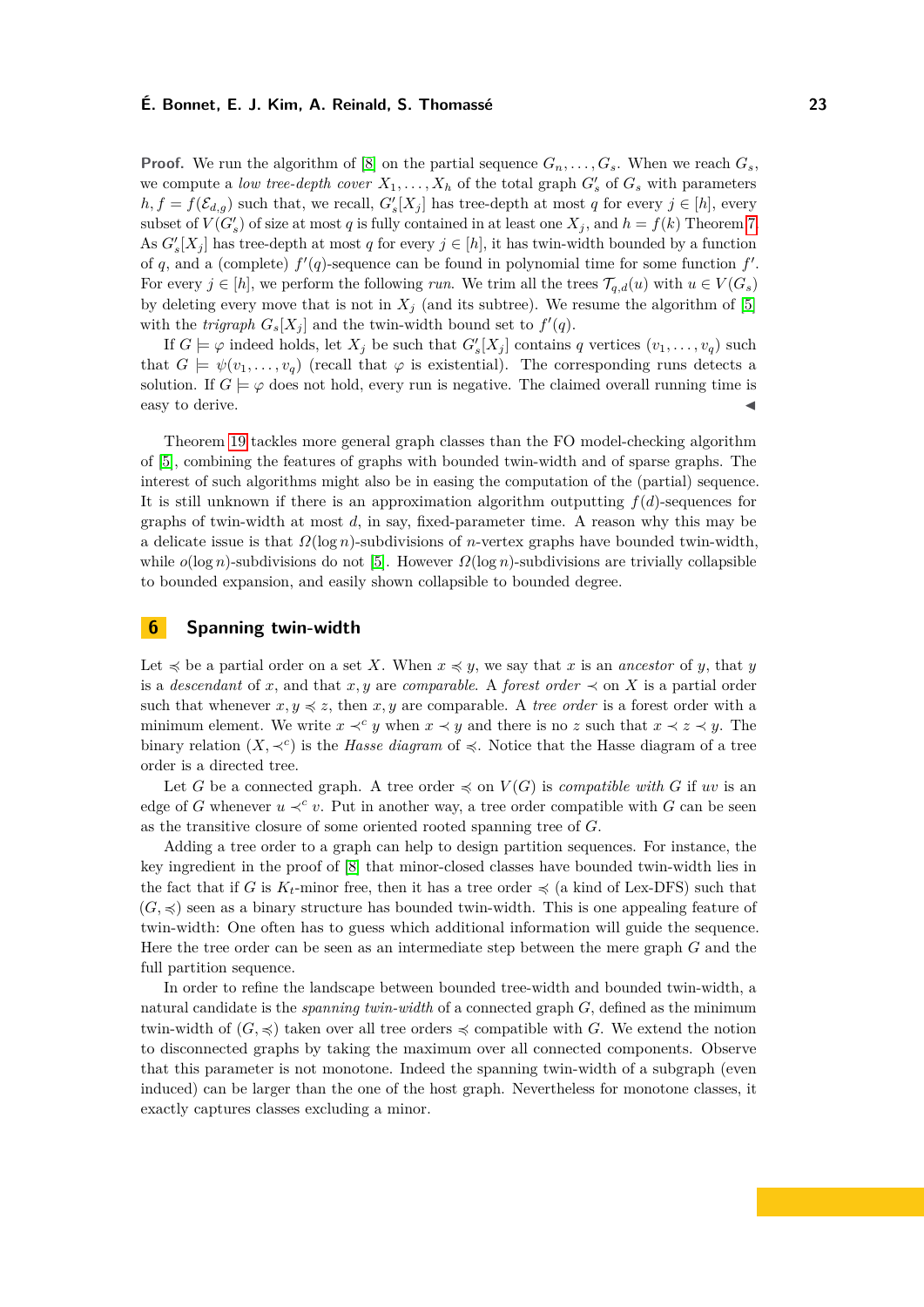$\triangleright$  **Theorem 21.** *A monotone graph class*  $\mathcal C$  *has bounded spanning twin-width if and only if there exists some t such that no graph in*  $\mathcal{C}$  *admits*  $K_t$  *as a minor.* 

**Proof.** As already mentioned, the backward implication is proved in [\[8\]](#page-24-0) using a Lex-DFS. To show the forward direction, we exhibit graphs in  $\mathcal C$  with arbitrarily high spanning twin-width. Here an *induced subdivision* of a graph *H* is any graph obtained from arbitrarily subdividing the edges of  $H$  (including the possibility of not subdividing the edge and just keeping it).

 $\triangleright$  Claim 22. If a monotone class C contains arbitrarily large clique minors, then C contains an induced subdivision of every cubic graph.

PROOF OF THE CLAIM: To see this, observe that if *H* is a cubic graph on *t* vertices and *G* contains a  $K_t$  minor, then *G* contains a minor that contains *H* as a subgraph. Consider then an edge-minimal subgraph  $G'$  of  $G$  that contains a minor, itself containing  $H$  as a subgraph and observe now that  $G'$  is exactly an induced subdivision of  $H$ .

We will now rely on the notion of first-order (FO) transductions. In general, a transduction transforms a class of structures into a class of structures, applying some rules definable in first-order logic. Here we only need a special case of transductions so we give a simplified definition. A (non-copying)  $FO$  transduction  $T$  of a graph  $G$  in a relational structure  $\mathcal A$ consists of augmenting  $\mathcal A$  with a constant number of unary relations, and then defining the vertex set and edge set of *G* by means of two first-order formulas with one and two free variables, respectively, in the vocabulary of  $A$  augmented with the unary relations. Since the interpretation of the added unary relations can be arbitrary,  $T(A)$  is not a single graph *G* but a set of them. A graph class  $C$  is a transduction in a class  $S$  of relational structures if  $\mathcal{C} \subseteq \bigcup_{\mathcal{A} \in \mathcal{S}} T(\mathcal{A})$ . Importantly bounded twin-width is preserved by applying FO transductions  $[8]$ : If C is a transduction in a class of binary structures with bounded twin-width, then  $C$  itself has bounded twin-width.

Our strategy is to show that if an induced subdivision *S* of a (connected) cubic graph *H* is given together with a tree order  $\preccurlyeq$ , then one can retrieve *H* from  $(S, \preccurlyeq)$  using a fixed FO transduction. Since FO transductions keep twin-width bounded [\[8\]](#page-24-0), the assumption that  $\mathcal C$ has bounded spanning twin-width would directly imply that the class of cubic graphs has also bounded twin-width, which is false [\[5\]](#page-24-1).

We only have to show how to recover *H* from  $(S, \preccurlyeq)$ . FO transductions allow to introduce a bounded number of unary relations, so we can first identify the set *V* of vertices of *S* that have degree 3 (which are the original vertices of *H*). The technical task is now to decide if two such vertices  $x, y \in V$  are joined or not in *H*. This is the case if and only if there is an induced path  $x = u_0, \ldots, u_\ell = y$  of *S* such that all internal vertices are not in *V*. We denote this path by *P*. Note that when  $\ell = 1$  querying the existence of such a path can be directly done by asking if *xy* is an edge of *S*. Let us focus on the case when we want to retrieve an edge *xy*, which has been subdivided at least once, i.e., let us see how the tree order can help to retrieve the edge  $xy$  when  $\ell > 1$ .

As  $\leq$  is a tree order compatible with *S*, *xy* is an edge of *H* that is subdivided if and only if one of the following holds for *P*:

- 1.  $u_0 \prec^c \cdots \prec^c u_\ell$
- **2.**  $u_0 \succ^c \cdots \succ^c u_\ell$ , or
- **3.** there exists  $i \in [\ell-1]$  such that  $u_0 \prec^c \cdots \prec^c u_i$  and  $u_{i+1} \succ^c \cdots \succ^c u_\ell$ .
- **4.** there exists  $i \in [\ell-1]$  such that  $u_i \prec^c \cdots \prec^c u_0$  and  $u_i \prec^c \cdots \prec^c u_\ell$ (exceptional case when  $u_i$  is the root of the tree-order).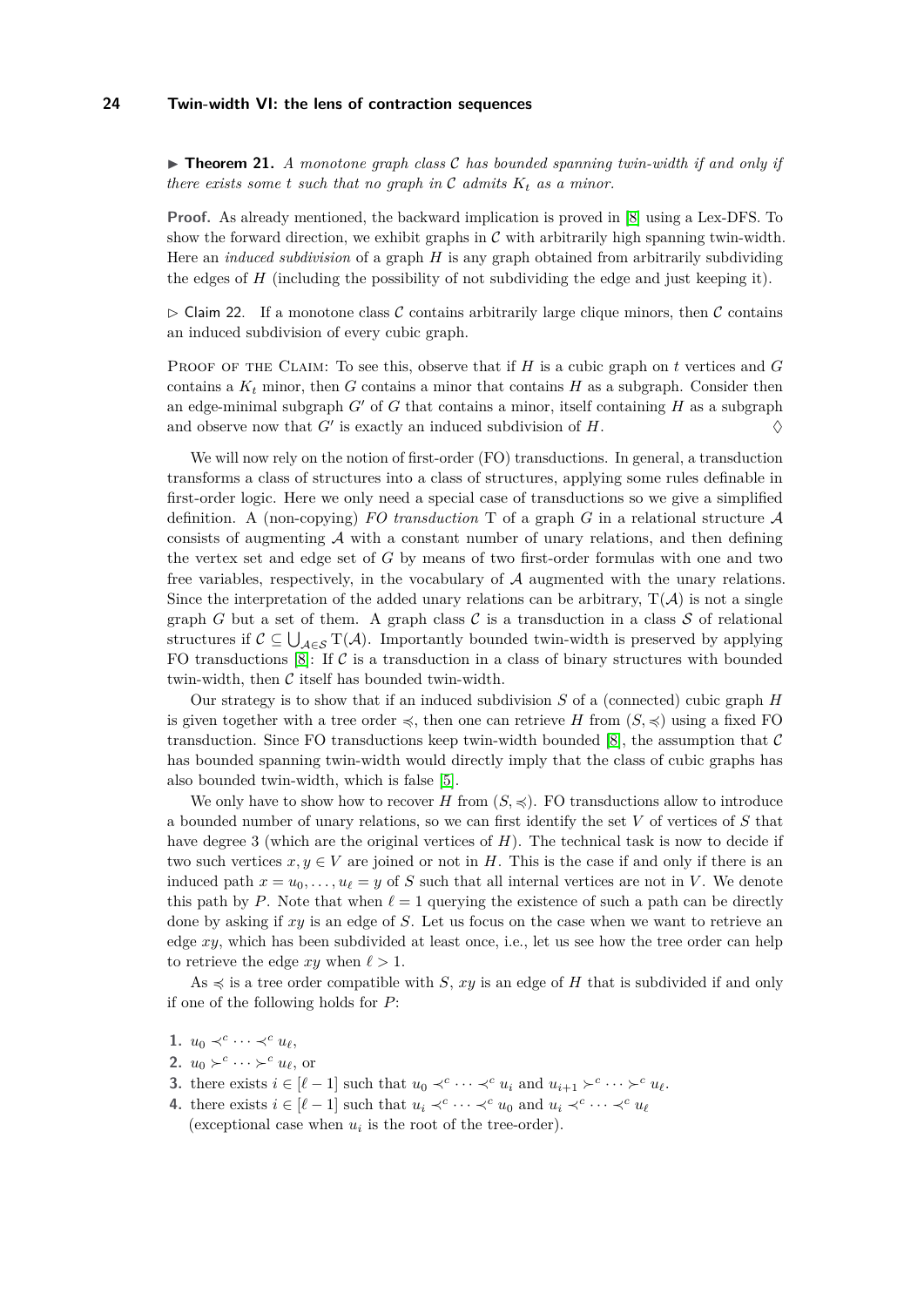- **5.** there exists  $i \in [\ell-1]$  such that  $u_i \prec^c \cdots \prec^c u_0$  and  $u_\ell \prec^c \cdots \prec^c u_{i+1}$ (exceptional case when  $u_i$  is the root of the tree-order).
- **6.** there exists  $i \in [\ell-1]$  such that  $u_i \prec^c \cdots \prec^c u_\ell$  and  $u_0 \prec^c \cdots \prec^c u_{i-1}$ (exceptional case when  $u_i$  is the root of the tree-order).

Since all these conditions can be tested with a (long but bounded) first-order formula, *H* is a first-order transduction of  $(S, \prec)$ .

An interesting direction would be to investigate which hereditary classes have bounded spanning twin-width, as it could indicate some possible generalization of minor-closed classes to the dense setting. But even sparse hereditary classes  $C$  with bounded spanning twin-width are somewhat mysterious. For instance, the induced subgraphs of the grid with added diagonals (a non-planar graph), where two edges are added in each facial *C*<sup>4</sup> to form a *K*4, have bounded spanning twin-width (and arbitrarily large clique minors).

We believe that subdivisions of arbitrary cubic graphs could play an important role in this study. More specifically, it is plausible that every hereditary class of graphs with girth at least 5 and no induced subdivisions of a fixed subcubic graph has bounded twin-width (and perhaps even, bounded spanning twin-width). For example, segment intersection graphs (which exclude induced subdivisions of the 1-subdivision of  $K_{3,3}$ ) without  $K_{t,t}$  subgraph were shown to have bounded twin-width [\[4\]](#page-24-9).

#### **References**

- <span id="page-24-7"></span>**1** Isolde Adler and Mamadou Moustapha Kanté. Linear rank-width and linear clique-width of trees. *Theor. Comput. Sci.*, 589:87–98, 2015. [doi:10.1016/j.tcs.2015.04.021](https://doi.org/10.1016/j.tcs.2015.04.021).
- <span id="page-24-5"></span>**2** Brenda S. Baker. Approximation algorithms for NP-complete problems on planar graphs. *J. ACM*, 41(1):153–180, 1994. [doi:10.1145/174644.174650](https://doi.org/10.1145/174644.174650).
- <span id="page-24-8"></span>**3** Hans L. Bodlaender. A linear-time algorithm for finding tree-decompositions of small treewidth. *SIAM J. Comput.*, 25(6):1305–1317, 1996. [doi:10.1137/S0097539793251219](https://doi.org/10.1137/S0097539793251219).
- <span id="page-24-9"></span>**4** Édouard Bonnet, Dibyayan Chakraborty, Eun Jung Kim, Noleen Köhler, Raul Lopes, and Stéphan Thomassé. Twin-width VIII: delineation and win-wins. *CoRR*, abs/2204.00722, 2022. [arXiv:2204.00722](http://arxiv.org/abs/2204.00722), [doi:10.48550/arXiv.2204.00722](https://doi.org/10.48550/arXiv.2204.00722).
- <span id="page-24-1"></span>**5** Édouard Bonnet, Colin Geniet, Eun Jung Kim, Stéphan Thomassé, and Rémi Watrigant. Twin-width II: small classes. In *Proceedings of the 2021 ACM-SIAM Symposium on Discrete Algorithms (SODA)*, pages 1977–1996, 2021. [doi:10.1137/1.9781611976465.118](https://doi.org/10.1137/1.9781611976465.118).
- <span id="page-24-2"></span>**6** Édouard Bonnet, Colin Geniet, Eun Jung Kim, Stéphan Thomassé, and Rémi Watrigant. Twin-width III: Max Independent Set, Min Dominating Set, and Coloring. In Nikhil Bansal, Emanuela Merelli, and James Worrell, editors, *48th International Colloquium on Automata, Languages, and Programming, ICALP 2021, July 12-16, 2021, Glasgow, Scotland (Virtual Conference)*, volume 198 of *LIPIcs*, pages 35:1–35:20. Schloss Dagstuhl - Leibniz-Zentrum für Informatik, 2021. [doi:10.4230/LIPIcs.ICALP.2021.35](https://doi.org/10.4230/LIPIcs.ICALP.2021.35).
- <span id="page-24-4"></span>**7** Édouard Bonnet, Ugo Giocanti, Patrice Ossona de Mendez, Pierre Simon, Stéphan Thomassé, and Szymon Toruńczyk. Twin-width IV: ordered graphs and matrices. *CoRR*, abs/2102.03117, accepted at STOC 2022. URL: <https://arxiv.org/abs/2102.03117>, [arXiv:2102.03117](http://arxiv.org/abs/2102.03117).
- <span id="page-24-0"></span>**8** Édouard Bonnet, Eun Jung Kim, Stéphan Thomassé, and Rémi Watrigant. Twin-width I: tractable FO model checking. *J. ACM*, 69(1):3:1–3:46, 2022. [doi:10.1145/3486655](https://doi.org/10.1145/3486655).
- <span id="page-24-3"></span>**9** Édouard Bonnet, Jaroslav Nešetřil, Patrice Ossona de Mendez, Sebastian Siebertz, and Stéphan Thomassé. Twin-width and permutations. *CoRR*, abs/2102.06880, 2021. URL: <https://arxiv.org/abs/2102.06880>, [arXiv:2102.06880](http://arxiv.org/abs/2102.06880).
- <span id="page-24-6"></span>**10** Binh-Minh Bui-Xuan, Jan Arne Telle, and Martin Vatshelle. Boolean-width of graphs. *Theoretical Computer Science*, 412(39):5187–5204, 2011. URL: [https://www.](https://www.sciencedirect.com/science/article/pii/S030439751100418X)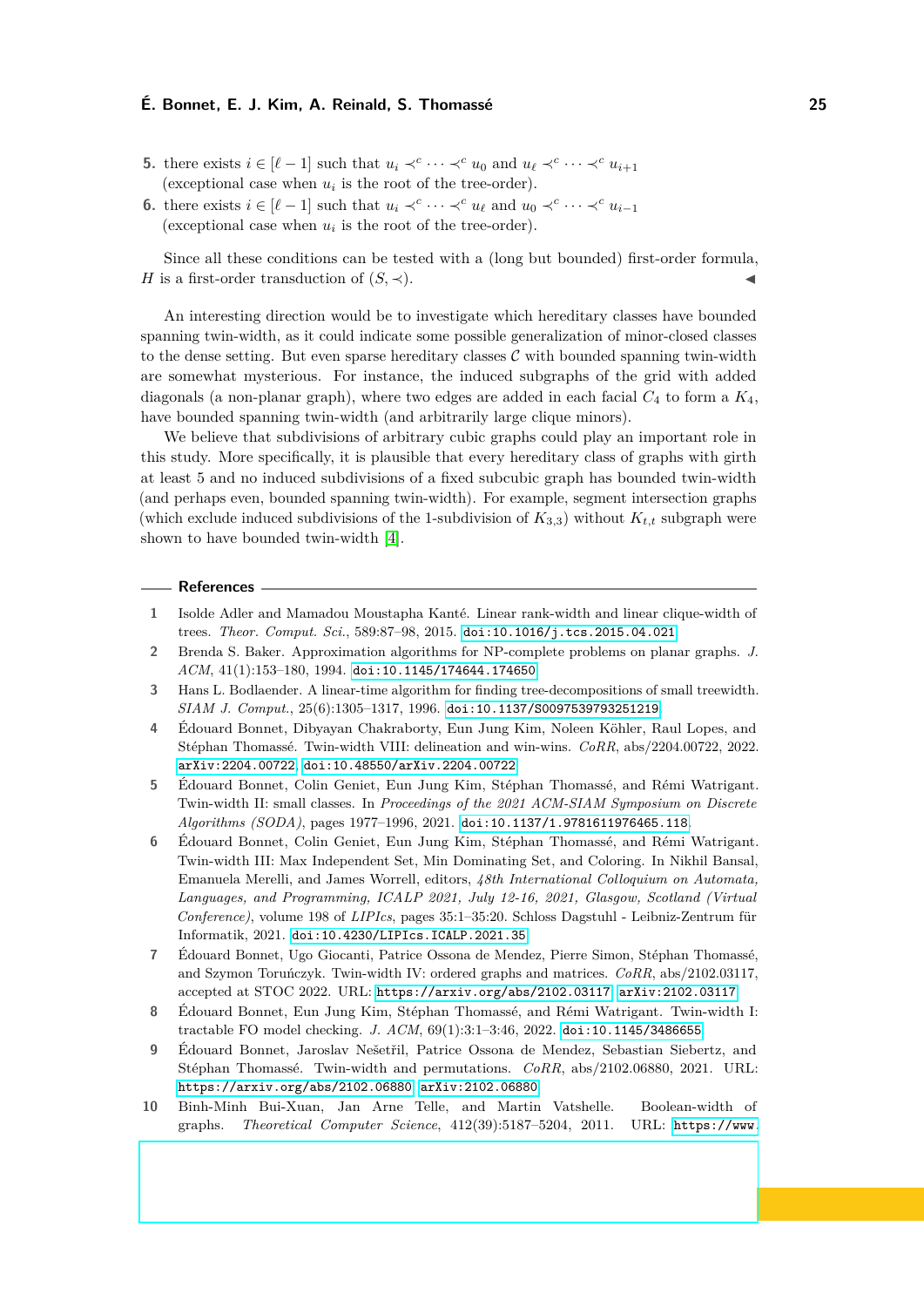[sciencedirect.com/science/article/pii/S030439751100418X](https://www.sciencedirect.com/science/article/pii/S030439751100418X), [doi:https://doi.org/10.](https://doi.org/https://doi.org/10.1016/j.tcs.2011.05.022) [1016/j.tcs.2011.05.022](https://doi.org/https://doi.org/10.1016/j.tcs.2011.05.022).

- <span id="page-25-8"></span>**11** Bruno Courcelle. The monadic second-order logic of graphs. I. Recognizable sets of finite graphs. *Information and Computation*, 85(1):12 – 75, 1990. URL: [http://](http://www.sciencedirect.com/science/article/pii/089054019090043H) [www.sciencedirect.com/science/article/pii/089054019090043H](http://www.sciencedirect.com/science/article/pii/089054019090043H), [doi:https://doi.org/](https://doi.org/https://doi.org/10.1016/0890-5401(90)90043-H) [10.1016/0890-5401\(90\)90043-H](https://doi.org/https://doi.org/10.1016/0890-5401(90)90043-H).
- <span id="page-25-9"></span>**12** Bruno Courcelle and Joost Engelfriet. *Graph Structure and Monadic Second-Order Logic - A Language-Theoretic Approach*, volume 138 of *Encyclopedia of mathematics and its applications*. Cambridge University Press, 2012. URL: [http://www.cambridge.org/fr/knowledge/isbn/](http://www.cambridge.org/fr/knowledge/isbn/item5758776/?site_locale=fr_FR) [item5758776/?site\\_locale=fr\\_FR](http://www.cambridge.org/fr/knowledge/isbn/item5758776/?site_locale=fr_FR).
- <span id="page-25-0"></span>**13** Bruno Courcelle, Johann A. Makowsky, and Udi Rotics. Linear time solvable optimization problems on graphs of bounded clique-width. *Theory Comput. Syst.*, 33(2):125–150, 2000. [doi:10.1007/s002249910009](https://doi.org/10.1007/s002249910009).
- <span id="page-25-2"></span>**14** Marek Cygan, Fedor V Fomin, Lukasz Kowalik, Daniel Lokshtanov, Dániel Marx, Marcin Pilipczuk, Michał Pilipczuk, and Saket Saurabh. *Parameterized algorithms*, volume 4. Springer, 2015.
- <span id="page-25-3"></span>**15** David Eppstein. Subgraph isomorphism in planar graphs and related problems. *J. Graph Algorithms Appl.*, 3(3):1–27, 1999. [doi:10.7155/jgaa.00014](https://doi.org/10.7155/jgaa.00014).
- <span id="page-25-1"></span>**16** Solomon Feferman and Robert L Vaught. The first order properties of products of algebraic systems. *Journal of Symbolic Logic*, 32(2), 1967.
- <span id="page-25-15"></span>**17** Haim Gaifman. On local and non-local properties. In *Studies in Logic and the Foundations of Mathematics*, volume 107, pages 105–135. Elsevier, 1982.
- <span id="page-25-12"></span>**18** Jakub Gajarský, Michal Pilipczuk, Felix Reidl, and Szymon Toruńczyk. personal communication, also [https://www.youtube.com/watch?v=BddeeHWRX\\_g&ab\\_channel=FAS](https://www.youtube.com/watch?v=BddeeHWRX_g&ab_channel=FAS) starting at 1:59:10. 2021.
- <span id="page-25-10"></span>**19** Robert Ganian and Petr Hlinený. On parse trees and myhill-nerode-type tools for handling graphs of bounded rank-width. *Discret. Appl. Math.*, 158(7):851–867, 2010. [doi:10.1016/j.](https://doi.org/10.1016/j.dam.2009.10.018) [dam.2009.10.018](https://doi.org/10.1016/j.dam.2009.10.018).
- <span id="page-25-4"></span>**20** Frank Gurski and Egon Wanke. The tree-width of clique-width bounded graphs without *Kn, n*. In Ulrik Brandes and Dorothea Wagner, editors, *Graph-Theoretic Concepts in Computer Science, 26th International Workshop, WG 2000, Konstanz, Germany, June 15-17, 2000, Proceedings*, volume 1928 of *Lecture Notes in Computer Science*, pages 196–205. Springer, 2000. [doi:10.1007/3-540-40064-8\\\_19](https://doi.org/10.1007/3-540-40064-8_19).
- <span id="page-25-14"></span>**21** Anton Kotzig. Contribution to the theory of eulerian polyhedra. *Math. Slovaca*, 5:101–113, 1955.
- <span id="page-25-13"></span>**22** Michael Lampis. Finer tight bounds for coloring on clique-width. *SIAM J. Discret. Math.*, 34(3):1538–1558, 2020. [doi:10.1137/19M1280326](https://doi.org/10.1137/19M1280326).
- <span id="page-25-11"></span>**23** Alexander Langer, Peter Rossmanith, and Somnath Sikdar. Linear-time algorithms for graphs of bounded rankwidth: A fresh look using game theory - (extended abstract). In Mitsunori Ogihara and Jun Tarui, editors, *Theory and Applications of Models of Computation - 8th Annual Conference, TAMC 2011, Tokyo, Japan, May 23-25, 2011. Proceedings*, volume 6648 of *Lecture Notes in Computer Science*, pages 505–516. Springer, 2011. [doi:10.1007/](https://doi.org/10.1007/978-3-642-20877-5_49) [978-3-642-20877-5\\\_49](https://doi.org/10.1007/978-3-642-20877-5_49).
- <span id="page-25-7"></span>**24** Leonid Libkin. *Elements of Finite Model Theory*. Texts in Theoretical Computer Science. An EATCS Series. Springer, 2004. URL: <http://www.cs.toronto.edu/%7Elibkin/fmt>, [doi:](https://doi.org/10.1007/978-3-662-07003-1) [10.1007/978-3-662-07003-1](https://doi.org/10.1007/978-3-662-07003-1).
- <span id="page-25-6"></span>**25** Jaroslav Nešetřil and Patrice Ossona de Mendez. Linear time low tree-width partitions and algorithmic consequences. In Jon M. Kleinberg, editor, *Proceedings of the 38th Annual ACM Symposium on Theory of Computing, Seattle, WA, USA, May 21-23, 2006*, pages 391–400. ACM, 2006. [doi:10.1145/1132516.1132575](https://doi.org/10.1145/1132516.1132575).
- <span id="page-25-5"></span>**26** Jaroslav Nešetřil and Patrice Ossona de Mendez. Tree-depth, subgraph coloring and homomorphism bounds. *Eur. J. Comb.*, 27(6):1022–1041, 2006. [doi:10.1016/j.ejc.2005.01.010](https://doi.org/10.1016/j.ejc.2005.01.010).